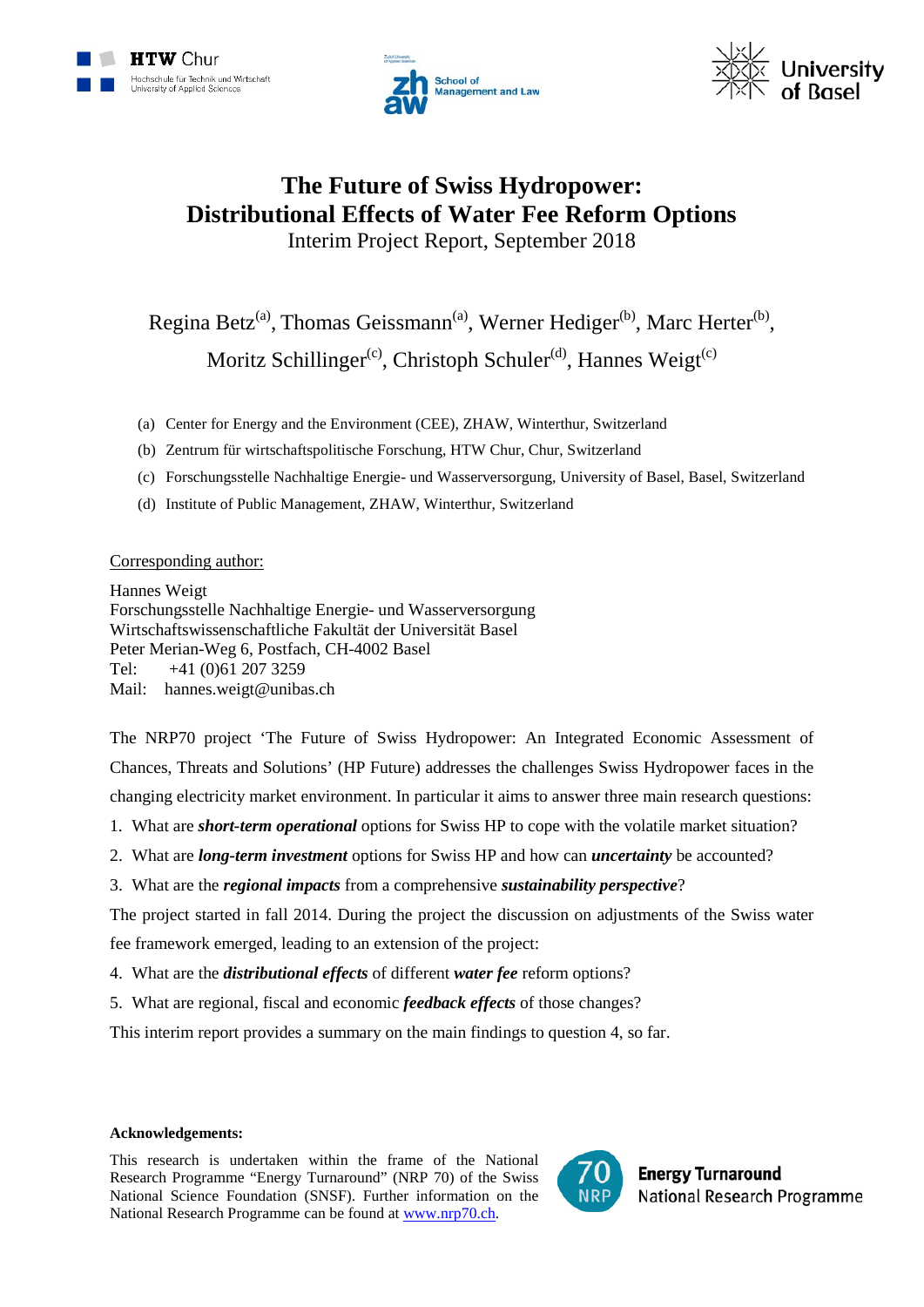#### **1 Introduction**

Water fees are a remuneration to be paid by the operators of hydropower plants to the owners of the water resource right. According to federal legislation (Art. 76 IV of the Swiss Federal Constitution and Art. 2 I of the Water Rights Act, WRG), this right is with the cantons and can entirely or in parts be transferred to other communities, such as municipalities, districts and cooperatives. The Confederation has the right to determine the maximum water fee level (Art. 49 I WRG). Currently, the fee is based on the gross capacity of the plant and estimated using the gradient and the amount of water that can be used for electricity generation depending on the hydrological conditions as defined in the concession. It is thus not based on economic but on physical principles. Besides the earnings from water fees, cantons where hydropower plants are situated receive proceeds from taxes on income and property. The majority of this tax revenue flows to cantons, a smaller share to municipalities. In addition, the cantons may receive dividends when holding the shares of the hydropower utilities and profit taxes. Some of the latter may also generate revenue to the federal government.

The water fee level has been adjusted several times since the introduction in 1918. It started at a level of 6 CHF/PS (around 8.16 CHF/kW) and the last increase was in two steps from 80 CHF/kW to 100 CHF/kW and 110 CHF/kW in January 2011 and 2015, respectively. Launched in 2008 by a parliamentary initiative, the last increase was justified with higher peak and balancing electricity prices, the higher value of energy storage as well as the compensation for inflation (Bundesrat, 2018a). However, soon after the increase of the water fee maximum the situation changed and the electricity wholesale market prices and corresponding profits of hydropower plants were falling. The economic crisis, the low prices of coal and  $CO<sub>2</sub>$  certificates as well as subsidies for renewable energies in European countries, that also reduced the spread between peak and off-peak prices, have led to a significant drop in overall electricity wholesale market prices: Peak prices dropped from 152 CHF/MWh in 2008 to 44.79 CHF/MWh in 2016 and the spread from 34 CHF/MWh to 3.5 CHF/MWh (Bundesrat 2018a). Therefore, the profitability of hydropower plants got under pressure. Given that the profits of the plant owners depend on current market prices and electricity generation, there is a disconnect between the variable profits of hydropower plant owners and fixed water fees. Given those developments and the legal requirement to review the water fee levels in 2019 (now postponed to 2024), the discussion of a reform of the system of water levies is ongoing.

The aim of this sub-project is to analyse the distributional consequences of different reform options on cantonal and municipality level. This involves an in-depth assessment of the profits of hydropower plants in the recent past and under the assumption of different reform options and future price scenarios. In addition, an analysis of the monetary flows of the national fiscal equalisation system and the distribution of water fees between the cantons is provided. In order to gain a full picture of attributable financial flows between cantons, their ownership in utilities needs to be assessed. Finally, the analysis includes the distributional effects within cantons, where municipalities receive revenues from water fees and where the water fees are included in the cantonal system of fiscal equalization.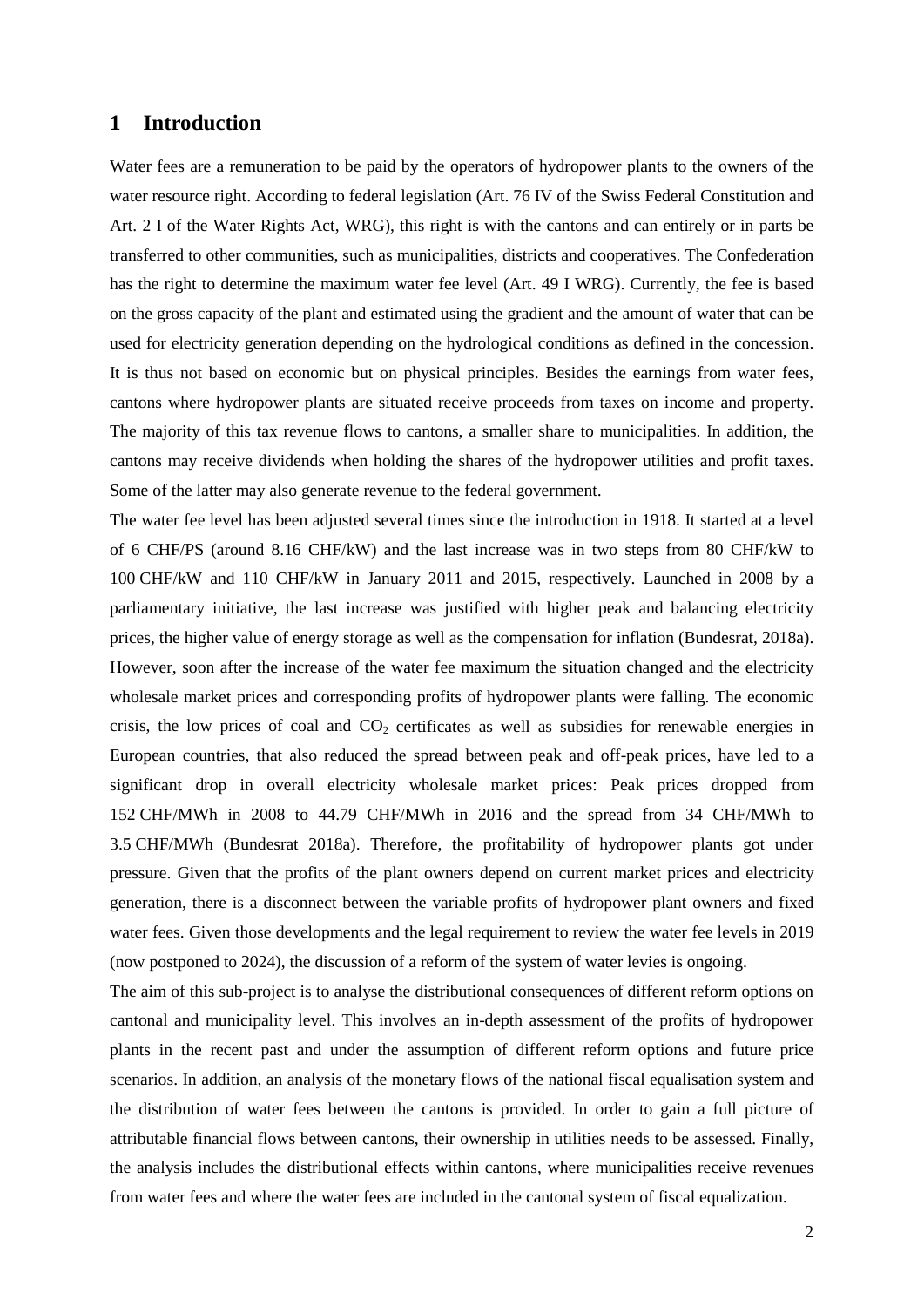## **2 Production costs of Swiss hydropower companies in 2015/16**

In order to determine the profitability of Swiss hydropower plants, costs and revenues must be estimated. The costs are derived for a balanced panel *data set of 62 hydropower companies* for the years 2015 and 2016. Most of these companies are so-called "Partnerwerke", which means that different utilities are jointly holding the concession for a hydropower plant. Based on the annual reports, income statements, and balance sheets, financial information is gathered and combined with the amount of electricity generated, the pump energy consumed, and the accumulated installed generator power, as provided by the Swiss Federal Office of Energy (SFOE) in the statistics of hydropower plants in Switzerland (WASTA).

Following Filippini and Geissmann (2018), hydropower companies are classified into three distinctive technical categories reflecting the predominant technology of the stations operated by a company<sup>[1](#page-2-0)</sup> resulting in the following number of types covered by our sample: 36 run-of-river companies, 12 storage companies, and 14 pump-storage companies. Although only around 25 % of the hydropower plants listed in WASTA belong to the 62 companies surveyed, this sample represents around 86 % of the total expected storage production, 76 % of the expected pump-storage production and around 44 % of the expected run-of-river production in 2016.

In general, the calculation of the production costs of hydropower company can be estimated from a financial and imputed costs perspective. For our analysis we are using both, with the imputed costs perspective being based on exogenous values of the interest and return on equity as proposed by Filippini and Geissmann (2018). For the imputed costs, a weighted average cost of capital (WACC) of 5 % is assumed (see Filippini and Geissmann (2018) for a description of the derivation of this number). Results using imputed costs are listed in the appendix.

While the *average costs levels* based on a financial cost accounting is *about 53 CHF/MWh*, the *costs structure of the three company types varies significantly*, with companies classified as pump-storage showing significant higher cost levels (see figure on next page). Three main underlying factors can be identified: Firstly, pump-storage plants are more capital intensive than the other technologies because their technological complexity is higher. Secondly, they incur higher operating costs due the electricity consumption to pump water at times of low prices. Thirdly, several large and expensive construction projects were undertaken in recent years to expand the pump-storage capacity in Switzerland, which increases capital costs of this technology.

The *share of the water fee* of the total production costs varies with the type of the plant but is on *average 23% or 12.4 CHF/MWh* .

 $\overline{a}$ 

<span id="page-2-0"></span> $<sup>1</sup>$  A company is categorized as run-of-river if at least 50% of the expected yearly generation stems from run-of-river stations.</sup> Analogously, a company is of type storage if at least 50% of the expected electricity generation is generated by storage units, whereby the share of the installed pumping capacity has to be less or equal to 5% of the total installed turbine capacity. Consequently, a company is of type pump-storage if at least 50% of the expected electricity generation is generated by storage units, whereby the share of the installed pumping capacity is higher than 5% of the installed turbine capacity.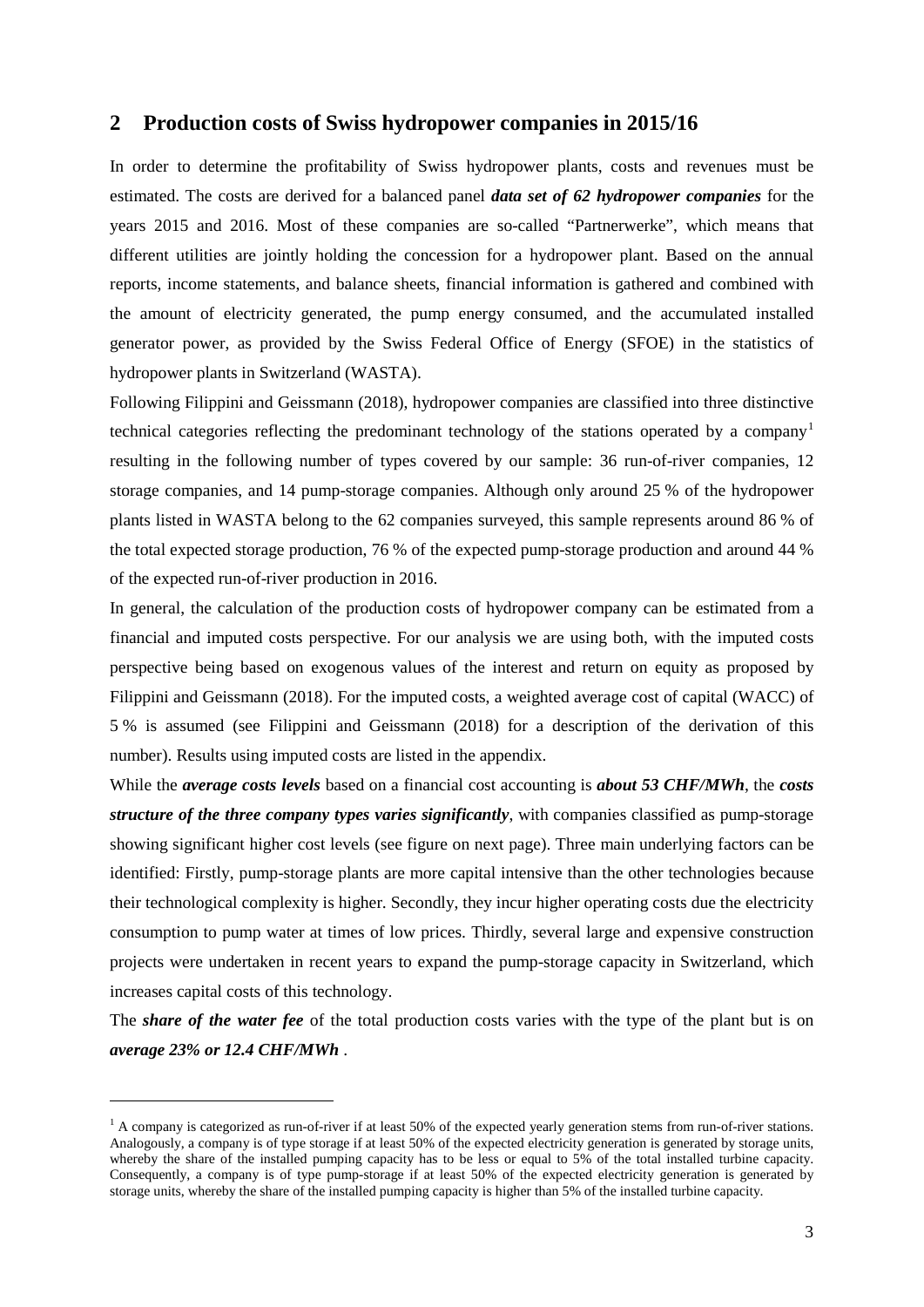

**Production costs 2015/16 using financial cost accounting**

Note: These cost estimates have some limitations; i.e. they do not take into account the costs incurred by parent companies for coordinating and marketing the electricity generated since they are not listed in the business reports of a partner company.

The average production costs of the 62 hydropower companies can be ordered to derive a *pseudo merit order* (see Figure below) that provides a step-by-step supply curve as a function of the cumulative installed capacity (left side) as well as the mean gross production shown in the financial accounting annual reports (right side).



#### **Production costs 2015/16 using financial cost accounting**

Note: The pseudo merit order summarizes the average production costs of all 62 hydropower companies for the years 2015 and 2016 (adjusted for inflation based on 2015). The green dashed lines represent the 25, 50, and 75 percent percentile. The orange solid lines represent the base and peak load price of 2015 (Bundesrat 2018), respectively.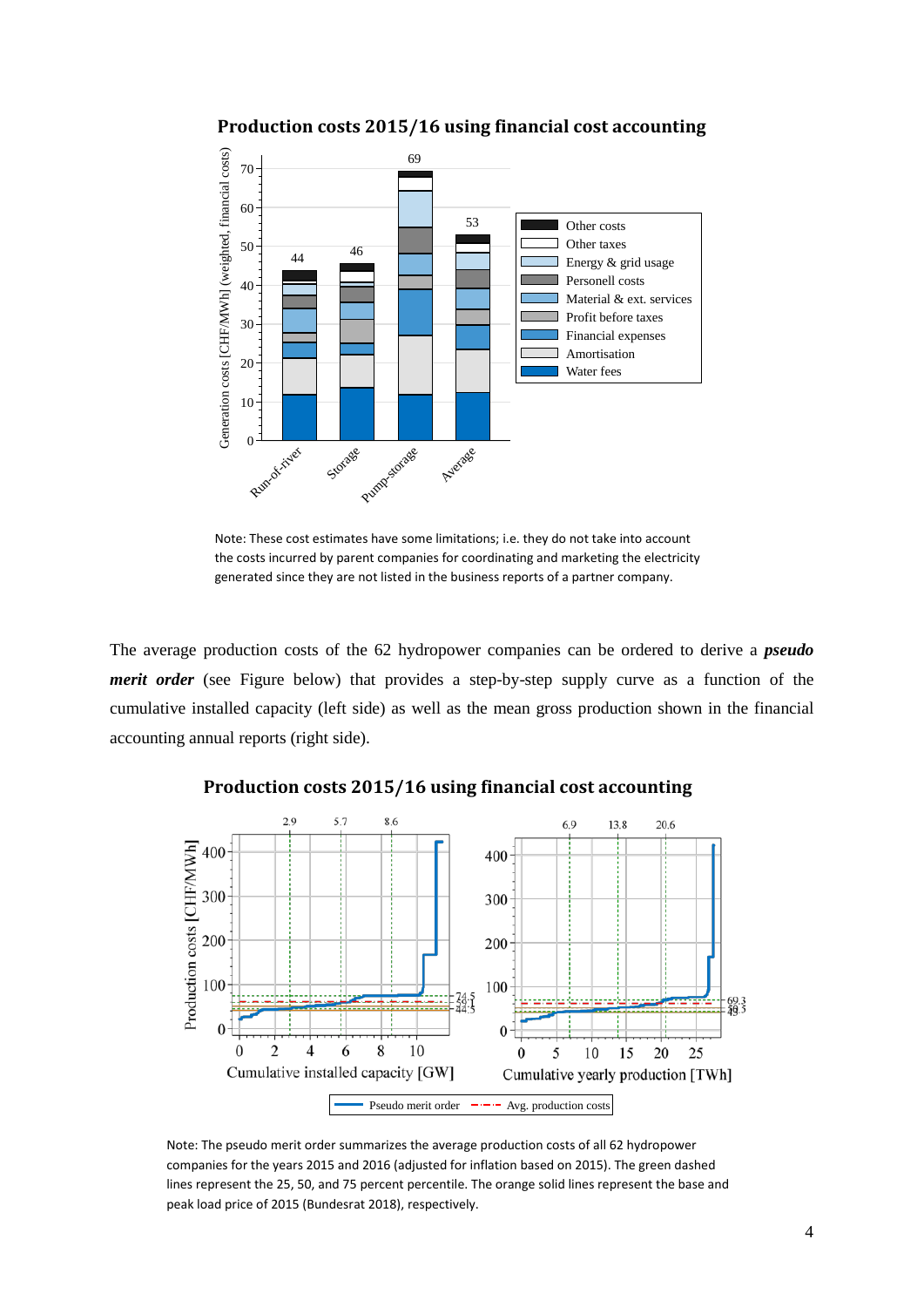For the investigated company sample the median production cost levels is 53.2 CHF/MWh with 50 % of total installed capacity showing costs between 44.5 and 74.5 CHF/MWh in 2015/2016 (left side). 25 % of the installed capacity, namely 2.86 GW, can generate their electricity at production costs of less than 44.5 CHF/MWh. The situation is similar if the average production costs are ordered as a function of the annual production (right side): Around 13.76 TWh can be generated at a cost between 43 and 69.3 CHF/MWh with about 6.88 TWh having a production costs level of less than 43.0 CHF/MWh.

When comparing the capacity and production based cost structures, it can also be seen that a slightly higher percentage of electricity can be generated at relatively low cost (the 25 cost percentile for the production is 43 CHF/MWh, while it is 44.5 CHF/MWh for the installed capacity). The reason for this is that run-of-river plants have a relatively high capacity factor with at the same time relatively low production costs.

Summarizing, the cost assessment for the company sample highlights the *heterogeneity of Swiss hydropower*. If we compare these cost figures with the Swissix average prices (orange lines: base price of 43 CHF/MWh and peak price of 51 CHF/MWh in 2015, Bundesrat 2018a) it becomes obvious that more than half of the companies in our sample show higher costs levels.

#### **3 How profitable were Swiss hydropower companies in 2015?**

In the next step the cost assessments are compared to the revenues the companies could earn. As the electricity market in Switzerland is only partially liberalized revenues consist of two parts: a) revenues from selling electricity on the free market, and b) revenues from sales to captive customers.

For the *market revenue* estimates, we rely on simulation runs with Swissmod—a Swiss and Central European electricity market model developed at the University Basel. Swissmod includes about 400 hydropower stations (ca. 96% of Swiss hydropower production) and reproduces the dynamics of the day-ahead spot market. Consequently, the market revenues do not include additional revenue options from future, intra-day or system service markets. Regarding the *revenue from captive customers*, we assume that the tariffs are based on the underlying generation cost level; the revenues consist of the unit cost of the electricity production (including costs of equity) multiplied with the amount of electricity sold to captive customers.

Using those estimates, our first assessment for 2015 shows that most companies of the sample are precited to have made losses (see figure on next page). While the use of imputed costs assessments does not alter the general picture (see Appendix), it aggravates the situation of negative profitability, indicating that the companies of the sample on average could not maintain a WACC of 5 %.

Pump-storage companies show the highest variation in estimated profits (beside the low price spread on the market, the higher capital costs of pump-storage stations aggravate the issue of negative profitability), while many run of river companies are close to breaking even. Companies with large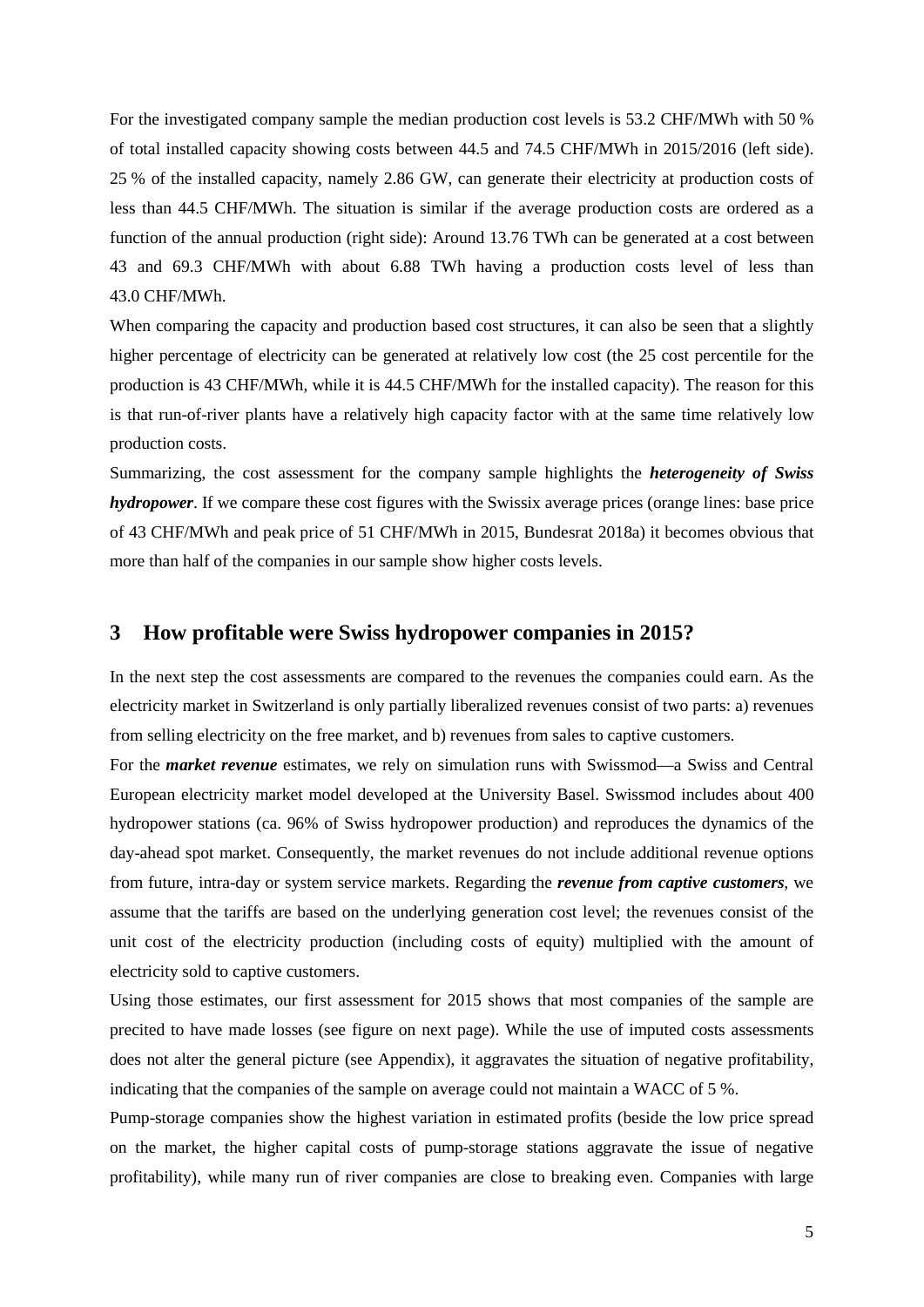shares of storage plants show a higher profitability, which is a result of the flexibility provided by the water reservoir.



**Profits in million CHF in 2015 using a financial cost accounting**

Summarizing, the results of the profitability assessments are in line with the comparison of costs levels and average EEX market prices: *many companies in our sample show higher costs levels than could be recaptured by energy trading in 2015* (not including additional market options). The results also show that, in general, the role of *captive customers* is rather minor but highly *relevant for specific companies*; again highlighting the heterogeneity of Swiss hydropower.

## **4 Revenue prospects for the next decade**

Following the 2015 assessment, the future profitability of Swiss hydropower is analyzed for the years 2020, 2025 and 2030, respectively, to identify whether the challenging income situation could prevail. To this regard, we use Swissmod to derive *four scenarios for future electricity price expectations*, based on different fuel and carbon price developments:

| <b>Scenario</b>  | Fuel and carbon price development                                                                             |
|------------------|---------------------------------------------------------------------------------------------------------------|
| <b>Base 2015</b> | Fuel and carbon prices as in 2015                                                                             |
| EU Trends        | Fuel and carbon prices as in EU Reference Scenario (European Commission, 2016)                                |
| $C_{++}F_{++}$   | Fast linear increase in carbon price (50 $\text{\textsterling}$ t in 2030) and fuel prices (+100% until 2030) |
| $C - F -$        | Linear decrease in carbon price ( $4 \infty$ t in 2030) and fuel prices (-50% until 2030)                     |

Note: These profit estimates are on company level (Partnerwerke level) and follow the same clustering as presented for the cost assessment.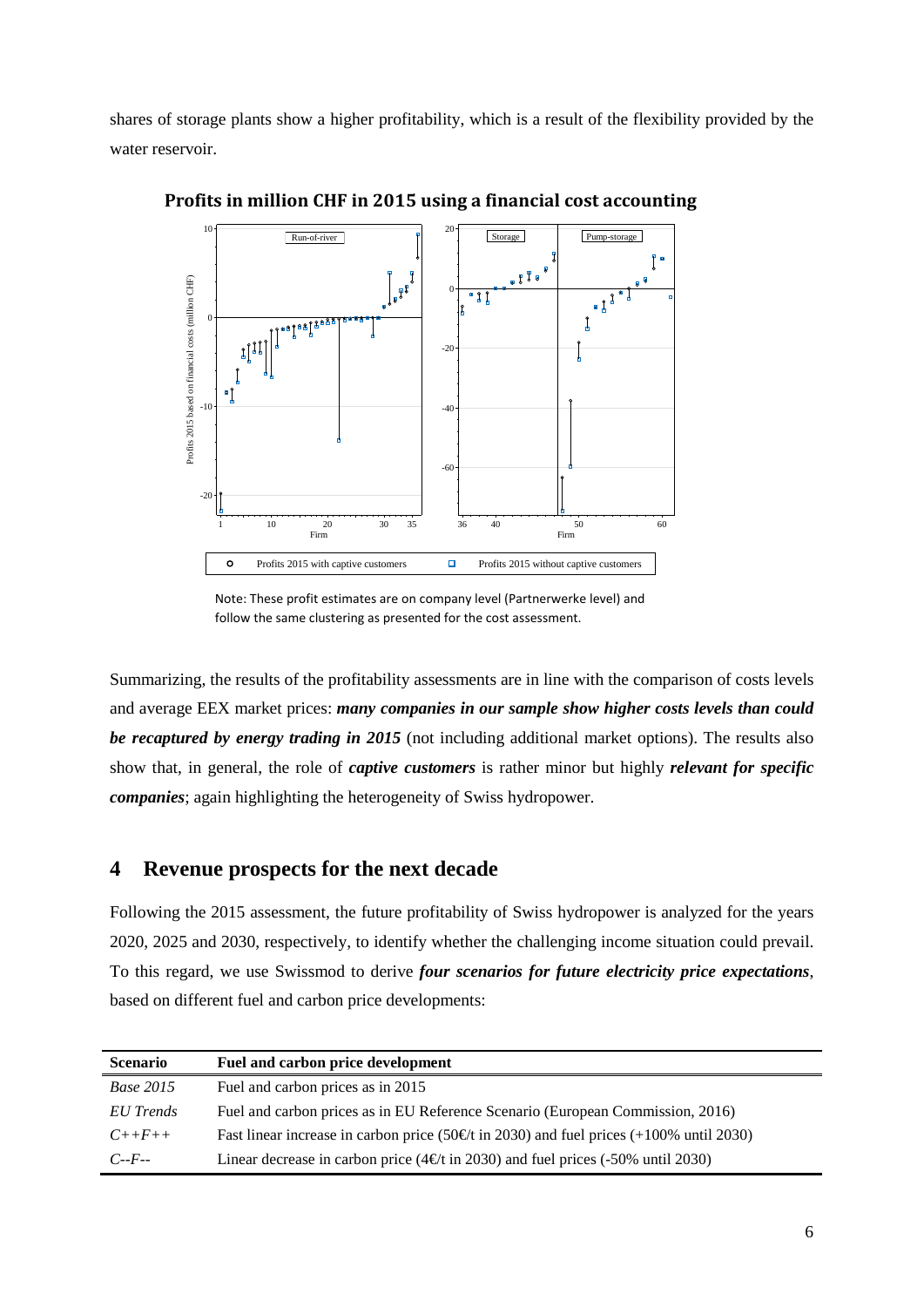The scenarios are meant to capture a range of possible market developments and are not to be seen as a forecast of the most likely developments. The underlying demand and power plant portfolio (capacities in Switzerland and neighboring countries) are taken from the EU Reference Scenario (European Commission, 2016). Furthermore, the four price scenarios are based on real 2015 values (i.e. without inflation or changes in exchange rate) and the assumption of a completely liberalized market. Thus, it is not distinguished anymore if, and to what degree, a company distributes electricity to captive customers. Consequently, the resulting price patterns and revenue estimates provide an indication of market income potentials for Swiss hydropower companies, but are not meant to capture all market and trading possibilities (i.e. future and intra-day trading, system services, special end-user tariffs for green/local production, etc.).

The resulting price pathways (see figure below) show a rather steady or even declining trend for 2020 but large diversions in the years after; leading to a difference of about 60€/MWh between the low and high fuel price assumptions in 2025 and 100€/MWh in 2030. This highlights the *resulting large variability in price levels* and the high dependency of the European market prices on the general drivers (fuel and carbon prices).



**Average simulated day-ahead market price by scenario**

Note: These EU trend scenario is based on European Commission (2016) and does not represent an estimation of the most likely development.

The related profitability estimates for our company sample are provided in the next figure. Following the above described price dynamics, our first results show that, independently of the scenario, Swiss hydropower continues generating losses in 2020 on average (red marked cases). From 2020 onwards the *profit situation strongly depends on the underlying price pathway*. In 2025 (blue marked case) and 2030 (green marked case) the findings show that in case of the EU scenario and especially the C++F++ scenario, hydropower is on average expected to become profitable again. Contrary, under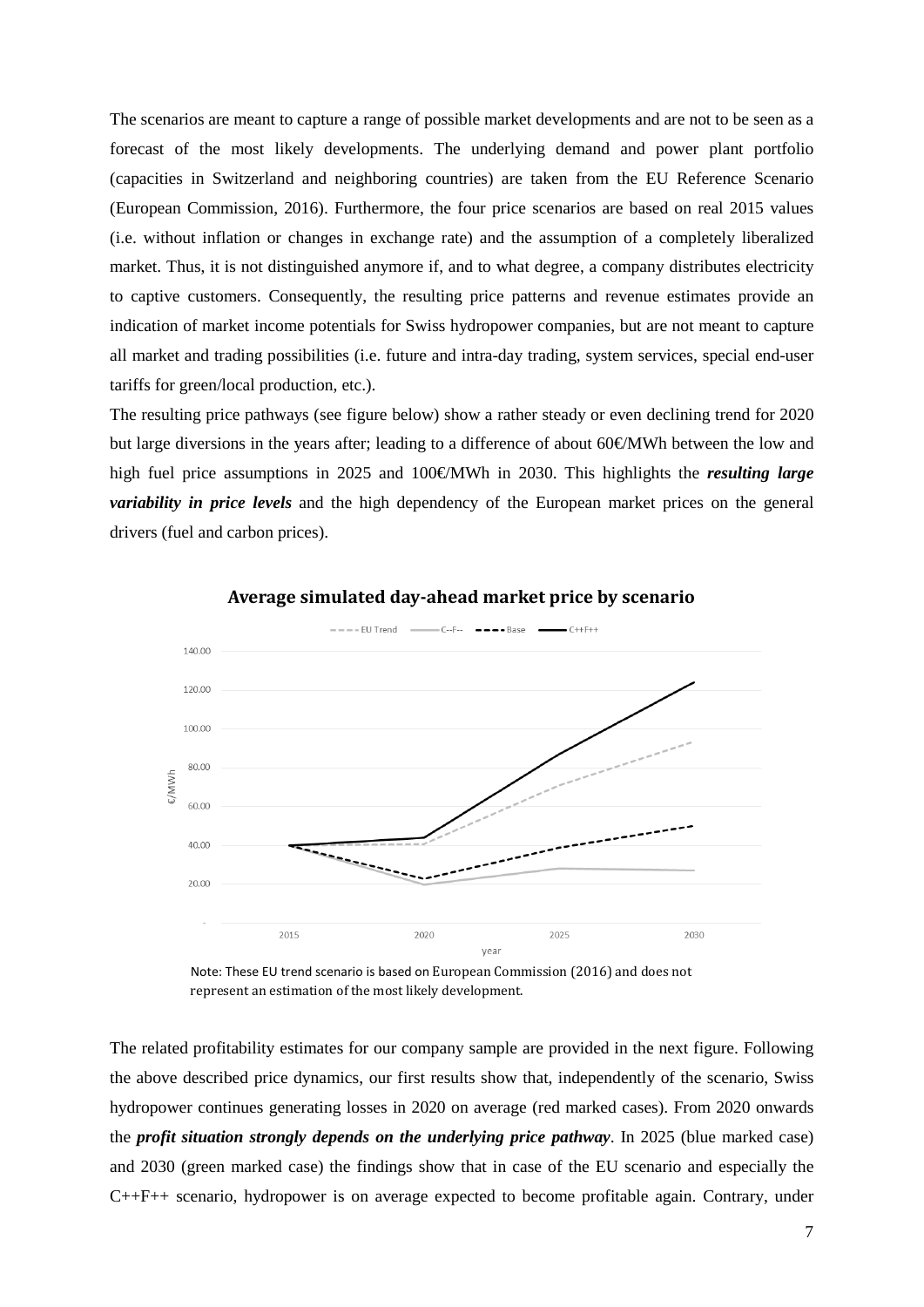current fuel and carbon price levels (Base scenario, quadratic marker) the profitability only gradually shifts towards the positive side with several companies still making losses in 2030. Finally, a further decline of fuel prices could prolong and aggravate the current negative income situation until 2030.

The results also show a difference between the potential change in profitability for the different companies. Some show only minor changes due to the different price assumptions, whereas others exhibit huge variations. Albeit, this is partly influenced by the simplified model structure of Swissmod compared to real world conditions, it again showcases the heterogeneity in the profitability of Swiss hydropower.



#### **Profits in million CHF using financial costs**

Summarizing, the estimates for future profitability show a large *dependency of Swiss hydropower on European market conditions*. As a result, the economic situation of Swiss hydropower could considerably improve in the coming decade if prices resurge, thereby reversing the current picture. However, if prices would stay at low levels, the tight economic situation observed in 2015 could persist.

#### **5 Impact of water fee reform proposals**

Given the challenges faced by Swiss hydropower companies, a political debate about potential remedies and counter measures has emerged in recent years. As the influence on general Continental European power market developments by Swiss companies or policy makers is limited, a reformation of the water fee framework has taken center stage in this process. The current policy debate encompasses different options how the currently fixed fees could be adjusted. Following the Swiss council, six variations are to be assessed (Bundesrat, 2018a):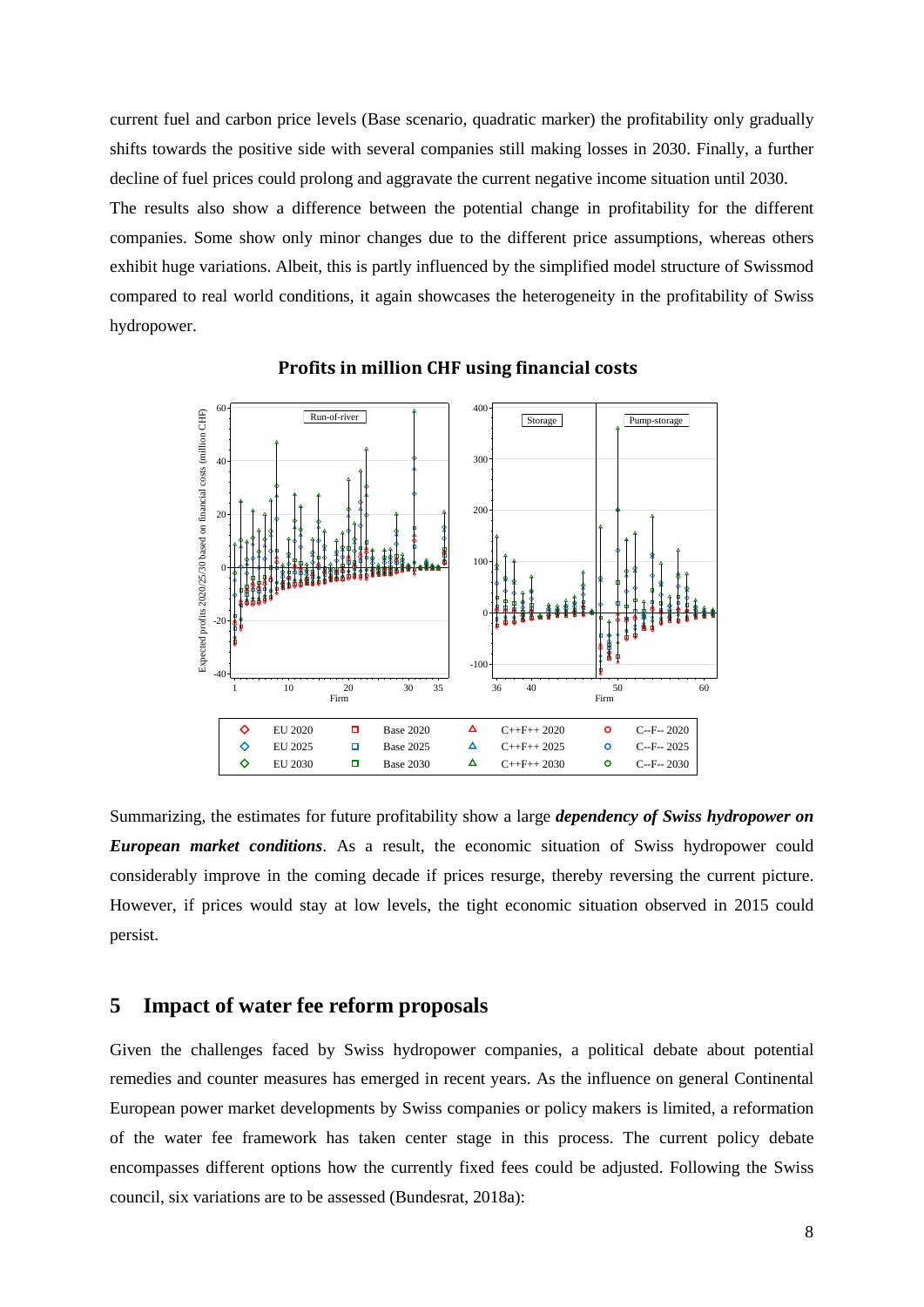- 1) Flexible water fees (with a fixed and a variable part)
- 2) Fee on the resource rent
- 3) No federal maximum of the water fee, instead qualitative guidance
- 4) Cantonal regulation only, no maximum given by federal level
- 5) Levy on consumers e.g. via network surcharge (instead of holders of the concession)
- 6) Integration in the national fiscal equalization

To provide a potential range of the influence of water fees on company profitability as a first assessment, we contrast the results presented above—based on the current level of water fees (110 CHF/kW)—with an abolishment of the current water fee regime (i.e. replacing it with other mechanisms like in Option 5, which means a fee of 0 CHF/kW).

Comparing the profitability assessment without water fees (see figure above) with the previous assessment shows the expected *general upward shift* in profits. However, it does not alter the overall

**Profits in million CHF using financial costs without water fees**



structural findings. The hypothetical setting would especially *improve the situation for companies that are close to break-even* conditions, whereas it would have little impact under favorable market conditions nor would it be sufficient for high-cost companies.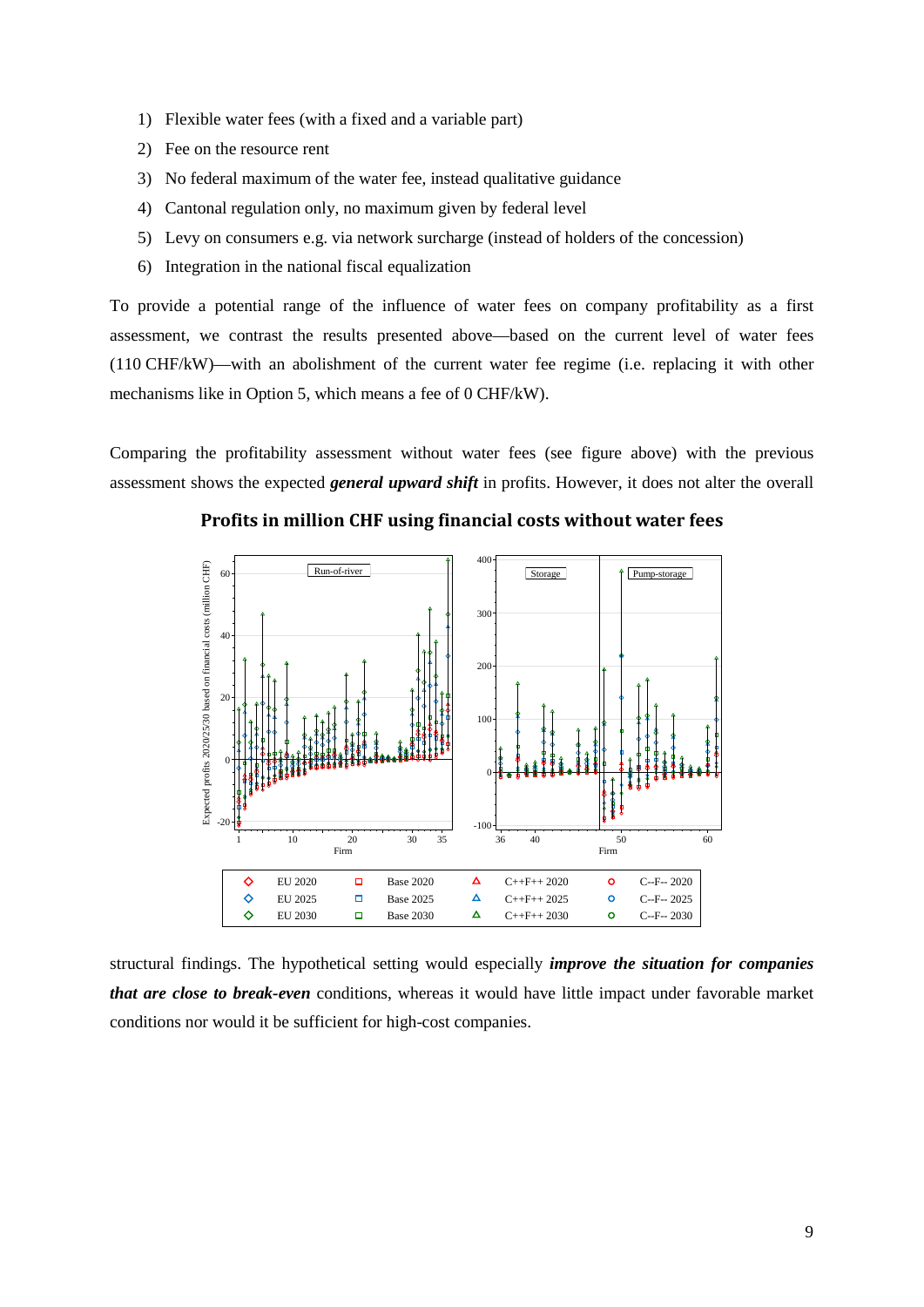## **6 Extrapolation to overall Swiss Hydropower**

The analysis so far focused on the data set of 62 hydropower companies. Albeit capturing a significant share of the overall population of Swiss hydropower stations and the majority of storage and pumpstorage plants, the question of *how the company specific findings translate to the overall population of hydropower plants* remains.

Given that the company cost data and profit estimates do not provide individual station specific information, we allocate the profit information to specific station types by using the installed capacity of the company stations as weights. Aggregating these station specific profit estimates across the three technology types (run-of-river, storage, and pump storage) provides a proxy of the total profits observed in the sample for each type. These averages in turn then can be matched with the overall installed capacity for each technology, as provided by the WASTA, to derive the respective Swiss total per technology type. As we move from company types to station types the resulting totals do not entirely match with the profit numbers on company level; i.e. the profit for companies classified as 'pump storage' consists of their net revenues from all their stations regardless of their type, whereas the total 'pump storage' profit is an estimate for pump storage stations only. Given this procedure, the resulting numbers should be seen as indicative and are aimed to provide a comparison between the scenarios.

For 2015, we *estimate an overall loss* (based on the financial cost accounting approach) for the total Swiss hydropower sector that is in line with our estimates for the sample of companies and amounts to the numbers indicated in the table below.

| In million CHF             | <b>Run-of-river</b> | <b>Storage</b> | <b>Pump-storage</b> | <b>Overall</b> |
|----------------------------|---------------------|----------------|---------------------|----------------|
| Company sample             | $-50.4$             | -49.6          | $-56.0$             | $-156.0$       |
| Swiss hydropower populaton | $-113.9$            | $-57.0$        | $-118.4$            | $-289.3$       |

Due to their large share in overall production and installed capacity, the run-of-river plants account for roughly two thirds of these losses. If an imputed cost accounting is used instead of the financial cost accounting, the losses are significantly higher (see Appendix).

Compared to the total yearly budget of the market premium for hydropower (Marktprämie für Grosswasserkraftanlagen), our estimates indicate a higher need than 110 million CHF. However, given the limitations of the extrapolation and the general exclusion of other market revenue options like intra-day and system service markets, the presented numbers are likely to overestimate real world losses. For a final conclusion on whether the premium is sufficient to compensate company losses, a more extensive assessment of the underlying company opportunities would be needed. Furthermore, as the company assessment is performed on level of the 'Partnerwerke', financial relations on the level of energy companies could further alter the picture.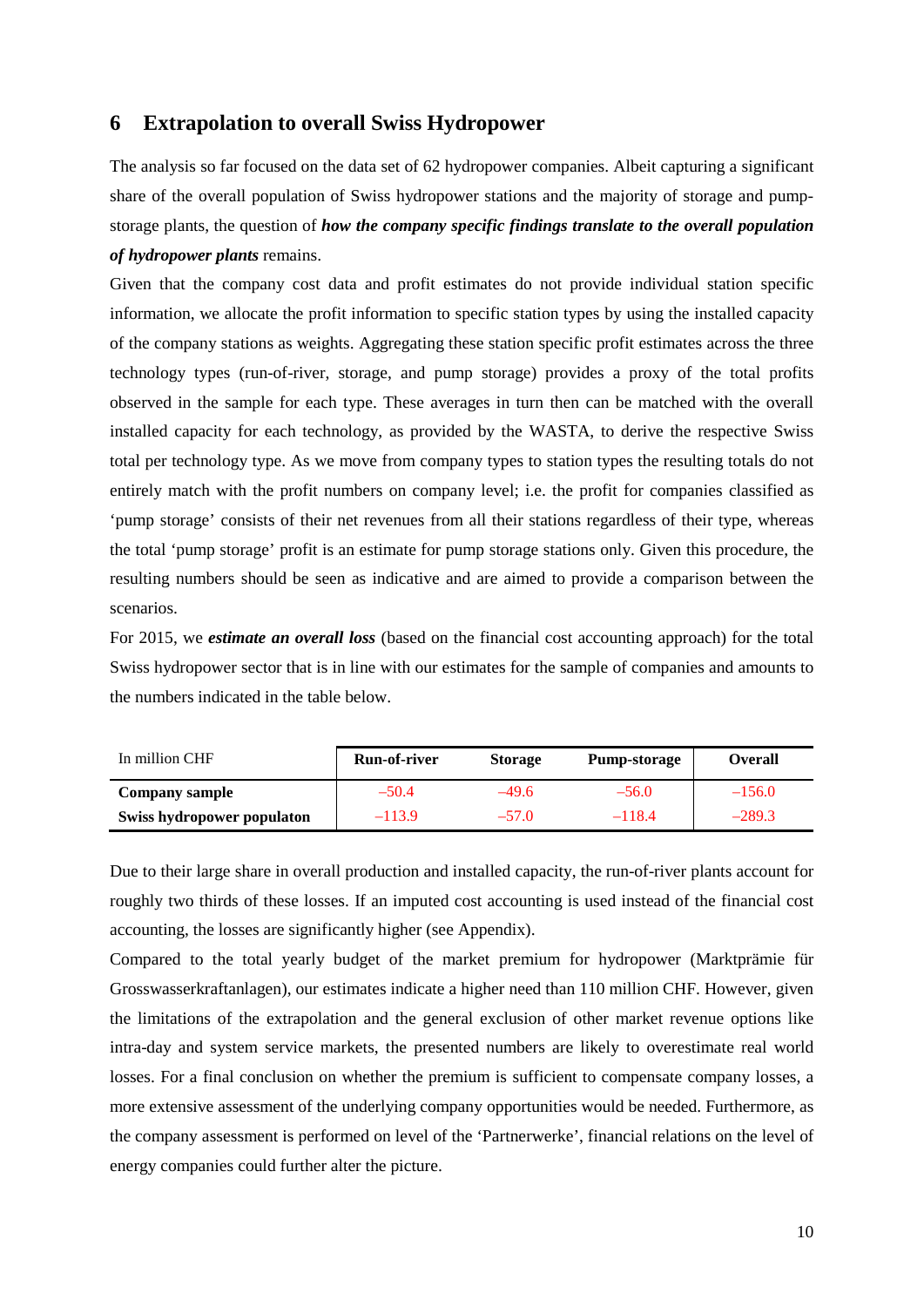Compared to the overall water fee amount paid by Swiss hydropower companies of 544 million CHF (Bundesrat, 2018a), the estimated total loss in 2015 is significantly lower. Consequently, one could argue that an adjustment of the water fee regime is sufficient to provide a remedy. While we have already shown that this does not necessarily hold for all companies due to the large inherent heterogeneity in profitability in the sample, the question remains *how future revenue prospects compare to the water fee charges*.

In what follows, we use the future scenarios presented above and similarly extrapolate the company numbers to overall Swiss estimates for two cases, i.e. a case with the current water fee level (110 CHF/kW) and the hypothetical case of an alternate refinancing option (0 CHF/kW). The resulting profit estimates for the Swiss hydropower population (based on the financial cost accounting approach) is assessed in the table below.

| In million          | 110 CHF/kW water fee |                |          |                | 0 CHF/kW water fee |                |          |                |
|---------------------|----------------------|----------------|----------|----------------|--------------------|----------------|----------|----------------|
| <b>CHF</b>          | <b>RoR</b>           | <b>Storage</b> | Pump     | <b>Overall</b> | RoR                | <b>Storage</b> | Pump     | <b>Overall</b> |
| EU 2020             | $-315.9$             | $-317.3$       | $-331.8$ | $-965.0$       | $-63.3$            | $-102.7$       | $-234.3$ | $-400.4$       |
| EU 2025             | 249.8                | 424.9          | $-24.9$  | 649.8          | 502.4              | 639.5          | 72.6     | 1214.5         |
| EU 2030             | 670.2                | 882.0          | 157.8    | 1710.0         | 922.7              | 1096.5         | 255.3    | 2274.6         |
| $C++F++2020$        | $-257.5$             | $-257.6$       | $-309.3$ | $-824.5$       | $-5.0$             | $-43.0$        | $-211.9$ | $-259.8$       |
| $C_{++}F_{++}$ 2025 | 548.2                | 833.8          | 145.5    | 1527.5         | 800.8              | 1048.4         | 243.0    | 2092.2         |
| $C_{++}F_{++}2030$  | 1243.3               | 1711.1         | 526.9    | 3481.3         | 1495.9             | 1925.6         | 624.4    | 4046.0         |
| $C - F - 2020$      | $-709.0$             | $-768.4$       | $-507.3$ | $-1984.7$      | $-456.4$           | $-553.9$       | $-409.8$ | $-1420.0$      |
| $C - F - 2025$      | $-555.9$             | $-493.0$       | $-377.4$ | $-1426.2$      | $-303.3$           | $-278.4$       | $-279.9$ | $-861.6$       |
| $C - F - 2030$      | $-570.1$             | $-564.9$       | $-418.0$ | $-1553.0$      | $-317.5$           | $-350.4$       | $-320.5$ | $-988.4$       |

These explorative results highlight two main aspects. First, the general direction of profitability (i.e. net-loss or net-profit) is mostly not impacted by water fees in our scenario sample. While specific companies may benefit from the cost reduction, we do not overserve a general switch. This is largely influenced by the second aspect of the market dynamics: *the absolute scale of losses and profits can easily exceed the total water fee volume*. The high (C++F++) and low (C--F--) profit numbers show a range of several billion CHF. In case of unfavorable market conditions, losses easily could amount to numbers such that even a complete abolishment of water fees would not shift the picture. In favorable market conditions, on the other side, revenues could take on such high values that water fees would not pose a threat to profitability. Consequently, an adjustment of water fees is likely to be helpful for companies to cope with challenging market conditions only if the break-even point is within reach.

Summarizing, our estimates for the overall Swiss hydropower sector and the impact of water fees on profitability mirror the findings made on the level of the sampled companies in that there is a large variability in profitability and dependence on European market conditions. An adjustment of water fees is likely to play a decisive role in tight cost-profit settings.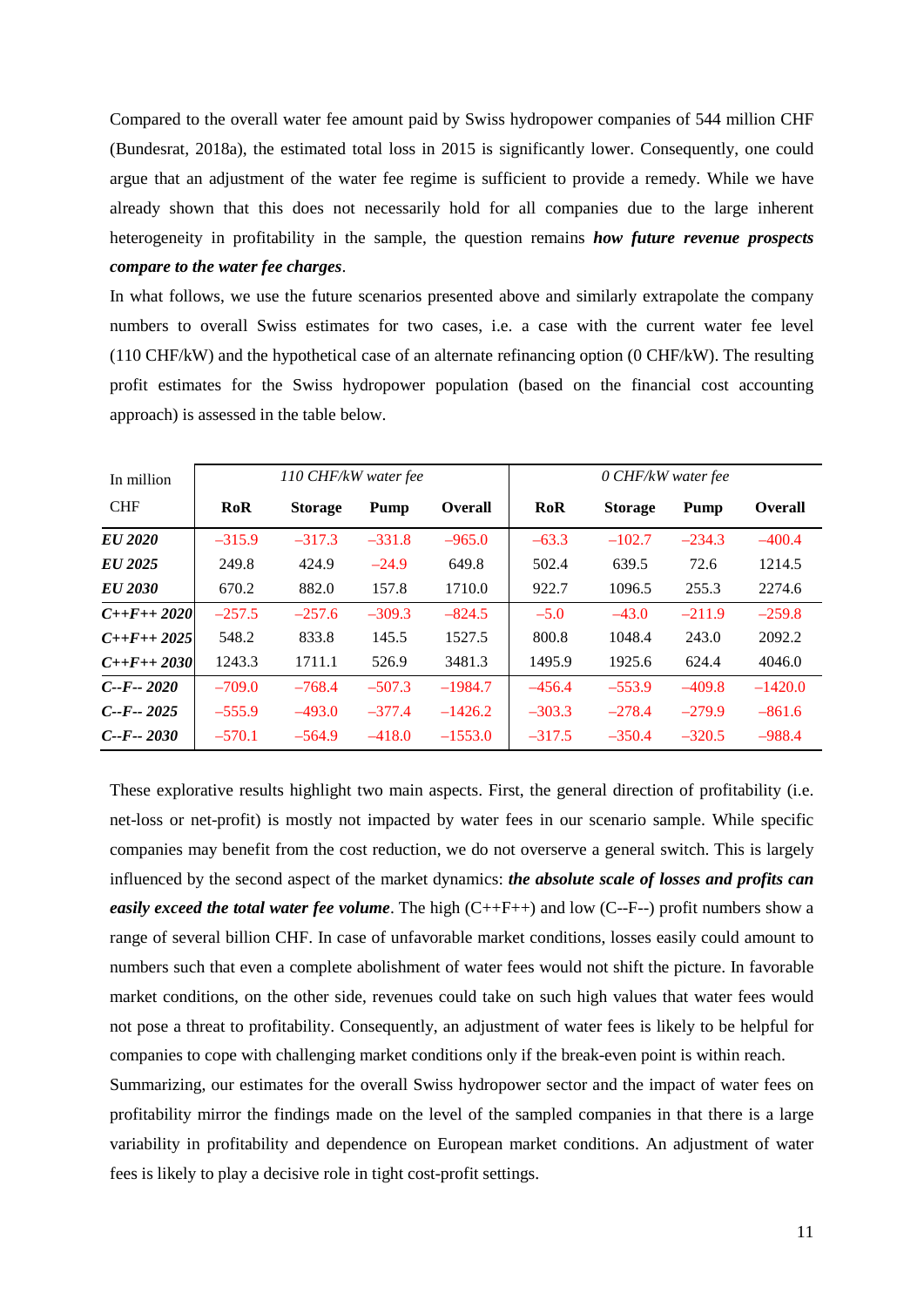## **7 Financial flows: Water fees and fiscal equalization**

After examining the cost and profitability related aspects of water fees, we now turn to the second important side: the monetary flows associated with the fees. As a first step and to provide context to the overall financial flows between cantons in Switzerland, we compare water fees with flows from the national fiscal equalization system. Given substantial changes in the ownership structure between 2015 and 2016, the subsequent analysis is based on data from 2016. In that year, the total amount of *water fees* received by all 26 cantons was approximately 544 million CHF (Bundesrat, 2018a). The cantons Valais and Grisons (VS and GR) received about 50% of this amount; Ticino, Aargau, Bern and Uri (TI, AG, BE, UR) about 32% (highlighted in dark blue in the figure below).

The *national fiscal equalization system* aims to mitigate the differences between cantons in terms of their financial capacity and cost burden (see Federal Council, 2018). The latter consists of two components: i) resource equalization, and ii) cost compensation. [2](#page-11-0) The former divides the cantons into financially strong cantons that pay into the resource equalization scheme, and financially weak recipients (Bundesrat, 2018b). In 2016, the group of financially strong, i.e. "paying" cantons consisted of seven cantons (BS, GE, NW, SZ, VD, ZG and ZH), while the remaining 19 cantons built the group of "receiving cantons" (EFV, 2015, marked in red and green in the figure below).



#### **Overview of financial flows (2016)**

The revenue generated from water fees as presented in the figure above is based on an estimation by the Swiss Federal Office for Energy (SFOE) for the year 2016 (Bundesrat, 2018a). Contrary to the financial equalization system, this overview only provides the 'inflow' of water fee payments to cantons but does not capture the 'payments' done via cantonal owned hydropower plants. To obtain those values, the overall structure regarding utility ownership and thus hydropower plant control needs to be taken into account.

 $\overline{a}$ 

<span id="page-11-0"></span><sup>&</sup>lt;sup>2</sup> The model contains also a cohesion fund, which provides extra funding based on systemic changes due to the change in the model of 2008. However, the cohesion fund has little relevance for the subject at hand and is thus excluded in this analysis.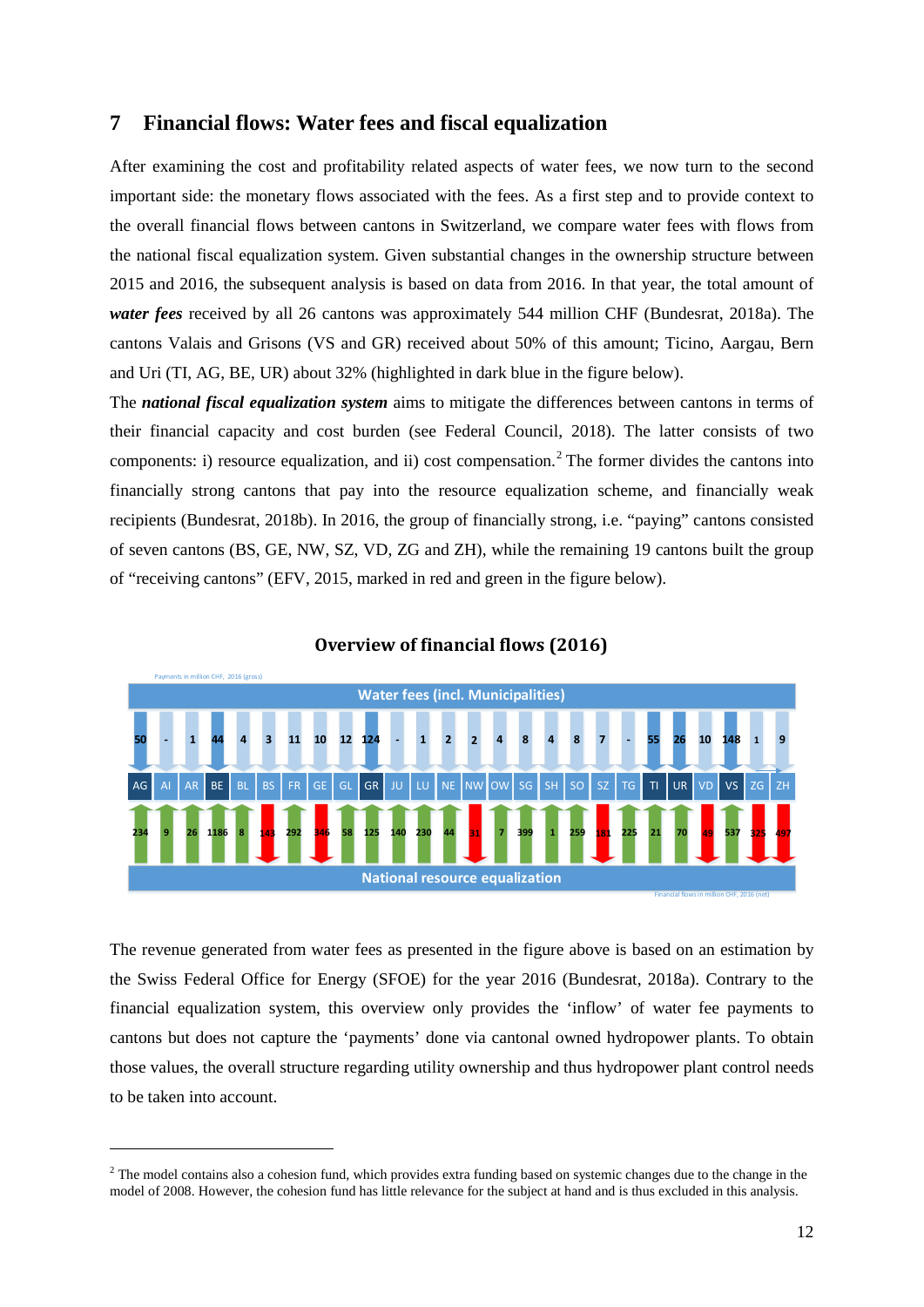#### **8 Financial flows: The example of Zurich and Grison**

To get an impression of the relations embedded in the water fee framework we investigated, as an illustrative case, the *flows of water fee payments between entities* in the cantons of Grison and Zurich as well as the city of Zurich. For this we need to disentangle the flows to Grison to individual plants and identify the owners of those plants.

Based on the yearly energy production of all hydropower plants located in Grisons (taken from WASTA) multiplied with the cost generated by water fees as estimated by the utilities (based on SFOE, 2018, p.22, with a value of 0.0145 CHF/kWh for 2016), we obtain a total value of approximately 116 million CHF for the year 2016. This is slightly less than the 124 million CHF estimated by the SFOE (see previous section).

In the next step, the water fees payed by individual hydropower plants are "attributed" to the owners of the plants, according to their shares hold in the respective companies. The identification of ownership is highly complex, due to the complicated shareholder structure of many Swiss hydropower plants; i.e., the plants listed in WASTA can have as much as eight different owners. The shareholders can either be public entities (cantons or municipalities) or other utilities, which in turn have their own ownership structure.[3](#page-12-0) Breaking down the different shareholder structures allows us to display financial flows from one public entity, as a direct or indirect shareholder of one or many utilities, to another public entity as the recipient of water fee payments.

The figure on the next page shows a simplified model of the relation of shares and financial flows between utilities and public entities in Zurich and Grisons. Besides cantonal and municipal entities, various utilities are major players in the energy market in Grisons. The most relevant of them are the Utility of the Canton of Zurich (Elektrizitätswerke des Kantons Zürich EKZ), Utility of the City of Zurich (Elektrizitätswerk der Stadt Zürich EWZ), Axpo Holding AG (including CKW)<sup>[4](#page-12-1)</sup>, Repower AG, and Kraftwerke Hinterrhein AG.

The black arrows represent the percentages of shares and show, which entities have full or partial control of power plants located in the canton of Grisons. The green arrows represent the financial flows in terms of water fee payments attributable to direct and indirect shareholdings in utilities.

The figure highlights the *complexity of the relations within the Swiss hydropower sector* and the challenges in identifying financial flow relations between the different actors.

 $\overline{a}$ 

<span id="page-12-0"></span> $3$  For instance, the Kraftwerke Hinterrhein AG (2018) has nine shareholders, including Axpo Power AG which is part of the Axpo Holding AG, which itself has nine shareholders of whom each is either a canton or a utility controlled by cantons (Axpo Holding AG, 2018; the shareholder of Axpo Holding AG inlcude: Canton of Zurich with 18,342%, Elektrizitätswerke des Kantons Zürich EKZ with 18,410%, Canton of Aargau with 13,975%, AEW Energie AG with 14,026%, SAK Holding AG with 12,501%, EKT Holding AG with 12,251%, Canton of Schaffhausen with 7,875%, Canton of Glarus with 1,747%

<span id="page-12-1"></span>and Canton of Zug with 0,873%.<br><sup>4</sup> In the case of Axpo, the Centralschweizerische Kraftwerke AG CKW is included and displayed as one party, since Axpo is the major shareholder (with 81%) of CKW.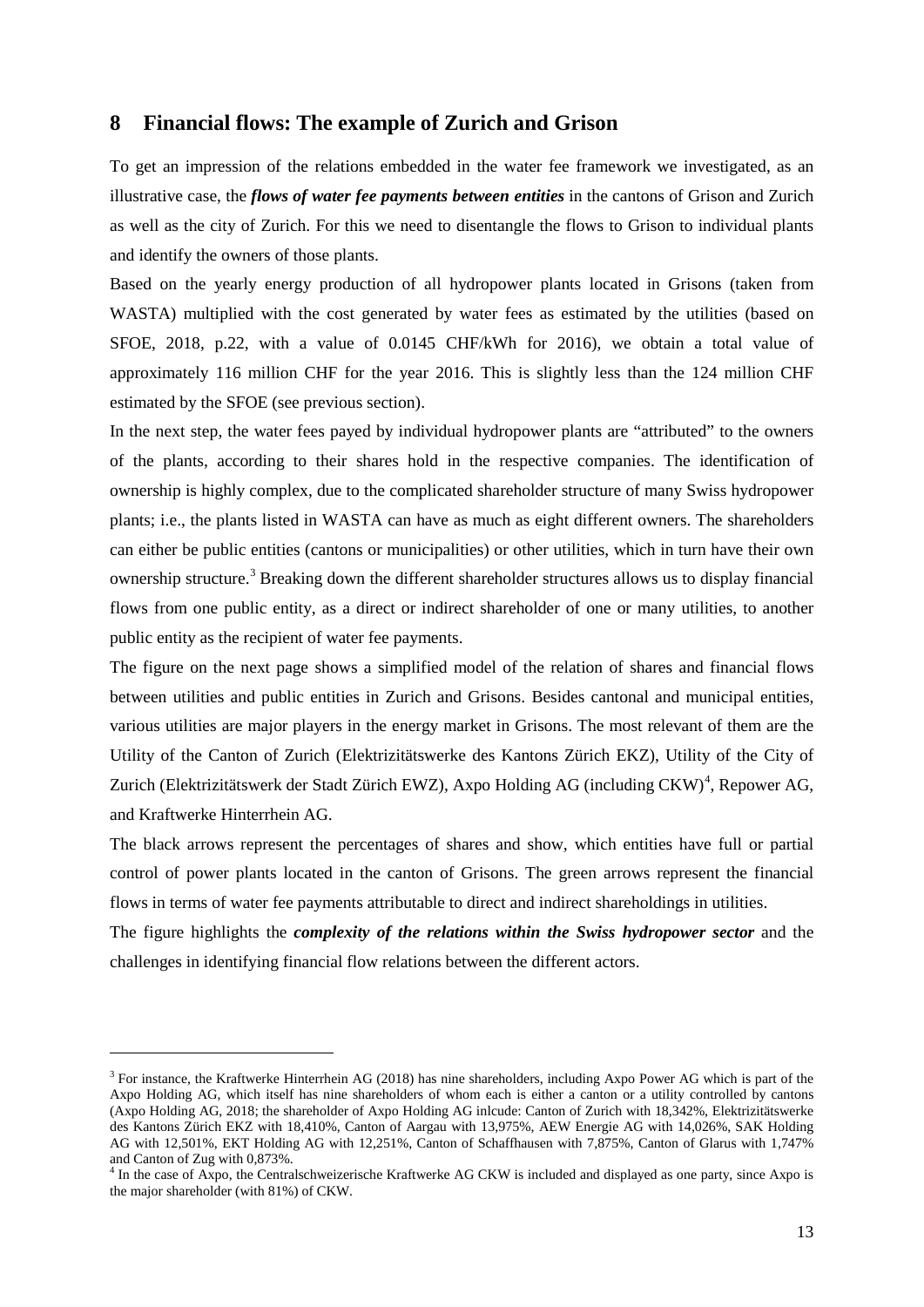

**The cantons of Zurich and Grisons: shareholdings and financial flows in 2016**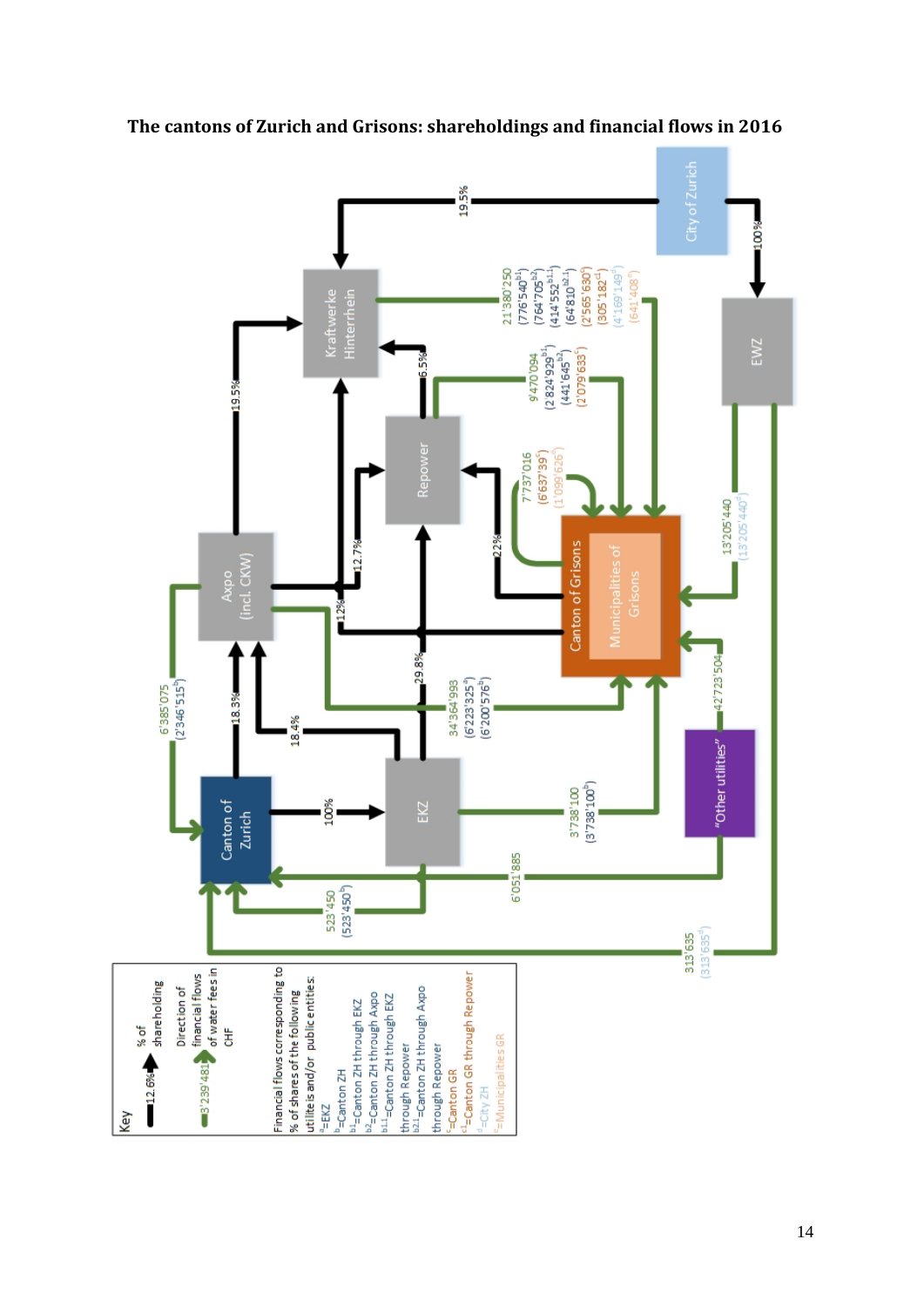The financial flows presented in the figure above can be ordered in terms of their origin, based on the direct and indirect shareholding and thus be traced back to the respective public entities, as summarized in the table below.

|                           | Total value of attributable water | Percentage of water fee revenues |  |  |
|---------------------------|-----------------------------------|----------------------------------|--|--|
| Public entity (year 2016) | fees in million CHF               | of Grisons                       |  |  |
| Canton of ZH              | 21.440                            | 18.4%                            |  |  |
| City of ZH                | 17.375                            | 15.0%                            |  |  |
| Canton of GR              | 11.588                            | 10.0%                            |  |  |
| Municipalities of GR      | 1.741                             | 1.5%                             |  |  |
| "residual value"          | 64.109                            | 55.2%                            |  |  |
| TOTAL.                    | 116.252                           | 100%                             |  |  |

By taking into account the shareholdings of public entities, the analysis reveals that the canton and municipalities of Grisons themselves account for approximately 11.5 % of their total attributable water fee revenue. The "residual value" consists of other public entities and utilities, which have shareholdings in utilities that control power plants in Grisons and therefore are subject to water fee payments to the canton and municipalities.

A similar pattern can be observed for the canton of Zurich:

|                           | Total value of attributable water | Percentage of water fee revenues |  |  |
|---------------------------|-----------------------------------|----------------------------------|--|--|
| Public entity (year 2016) | fees in million CHF               | of Zurich                        |  |  |
| Canton of ZH              | 2.870                             | 31.1%                            |  |  |
| City of ZH                | 0.313                             | 3.4%                             |  |  |
| "residual value"          | 6.052                             | 65.5%                            |  |  |
| <b>TOTAL</b>              | 9.235                             | 100%                             |  |  |

The canton itself, through direct and indirect shareholdings accumulates approximately 31 % of the total of attributable water fee revenues. The residual value can be allocated mainly among the remaining Axpo Holding AG shareholders.

To get a full overview of financial flows induced by water fees and *to obtain a comprehensive picture*, the same *analysis needs to be extended to all 26 cantons* and subsequently be linked to the respective cantonal budget and inner cantonal financial flows. For example, for Grisons water fee revenues correspond to about 6% of the yearly cantonal budget. On municipal level however, the share of the revenue generated by water fees can amount to more than 40% of the yearly budget (SWV, 2017). Hence, changes in water fee payments will likely have significant effect on cantonal and municipal finances.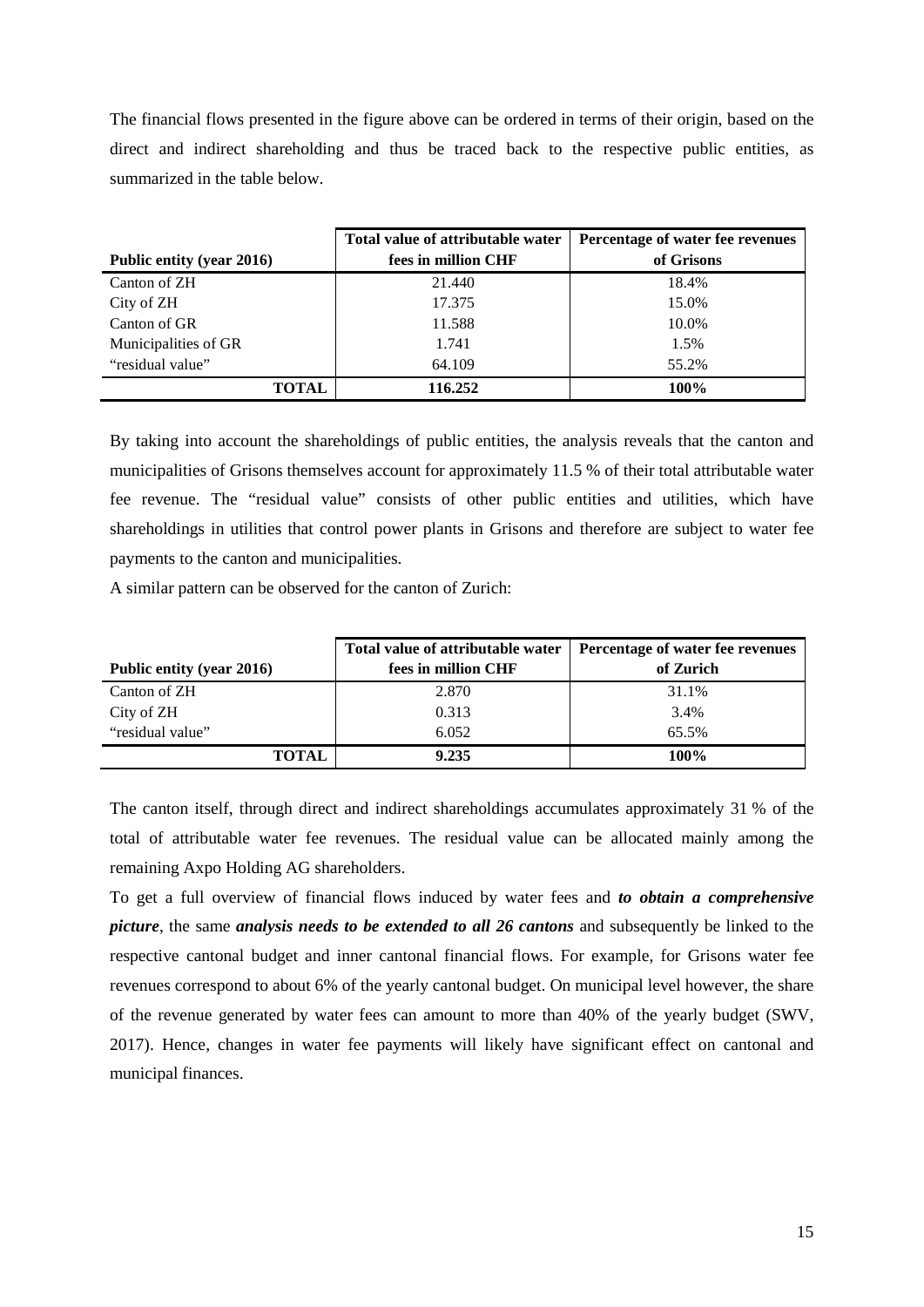## **9 Water fees and fiscal equalization in Grisons**

In the cantons of Valais and Grisons, water fees are split among the canton and those municipalities that hold the water rights according to cantonal legislation. And, in both cantons, the water fees are taken into account in the fiscal equalization scheme that aims to reduce disparities caused by two main factors: firstly, by different revenue raising or fiscal capacities ("resource potential") and, secondly, by different costs of providing a standard set of public services due to different geographical and societal circumstances (AfG, 2016; Kanton Wallis, 2018). Hence, *changes in water fee payments will have*

- a) *a direct effect* on the financial resources available in municipalities granting hydropower concession , and
- b) through the fiscal equalization mechanisms an *indirect effect* on the financial situation in other municipalities.

As a consequence, one must expect induced impacts on public expenditure, and thus on the economic development on the cantonal and municipal level. Accordingly, to gain a deeper insight in the economic role of water fees, we investigate the above-mentioned effects in the canton of Grisons for different water fees reform options (Bundesrat, 2018a, see Section 5).

In a first step, we analyzed the impact of different water fee regimes (with lower maximum rates) on the so-called resource potential of the municipalities and on the resource equalization payments within the canton of Grisons for the reference year of 2012 which was selected to start our analysis for two reasons: First, because the data are well documented in the official report on the —at that time proposed revision of the cantonal equalization system (Grosser Rat, 2013). It was subsequently approved by parliament, and is in force since 2016. Second, as we can only provide preliminary results at this stage of research, it is politically less sensitive than an analysis based on fiscal equalization data for 2018 or any future projections.

First results for the hypothetical fiscal equalization in 2012 are presented in the table below (the calculations are based on fiscal data and the methodology documented in Grosser Rat (2013); further details on these calculations are provided in Hediger and Herter (2018)). We use the current water fee maximum of 110 CHF/kW as reference case and investigate four scenarios with alternative maximum water fee rates at 100, 80 and 50 CHF/KW, respectively, and the hypothetical case without water fees at all.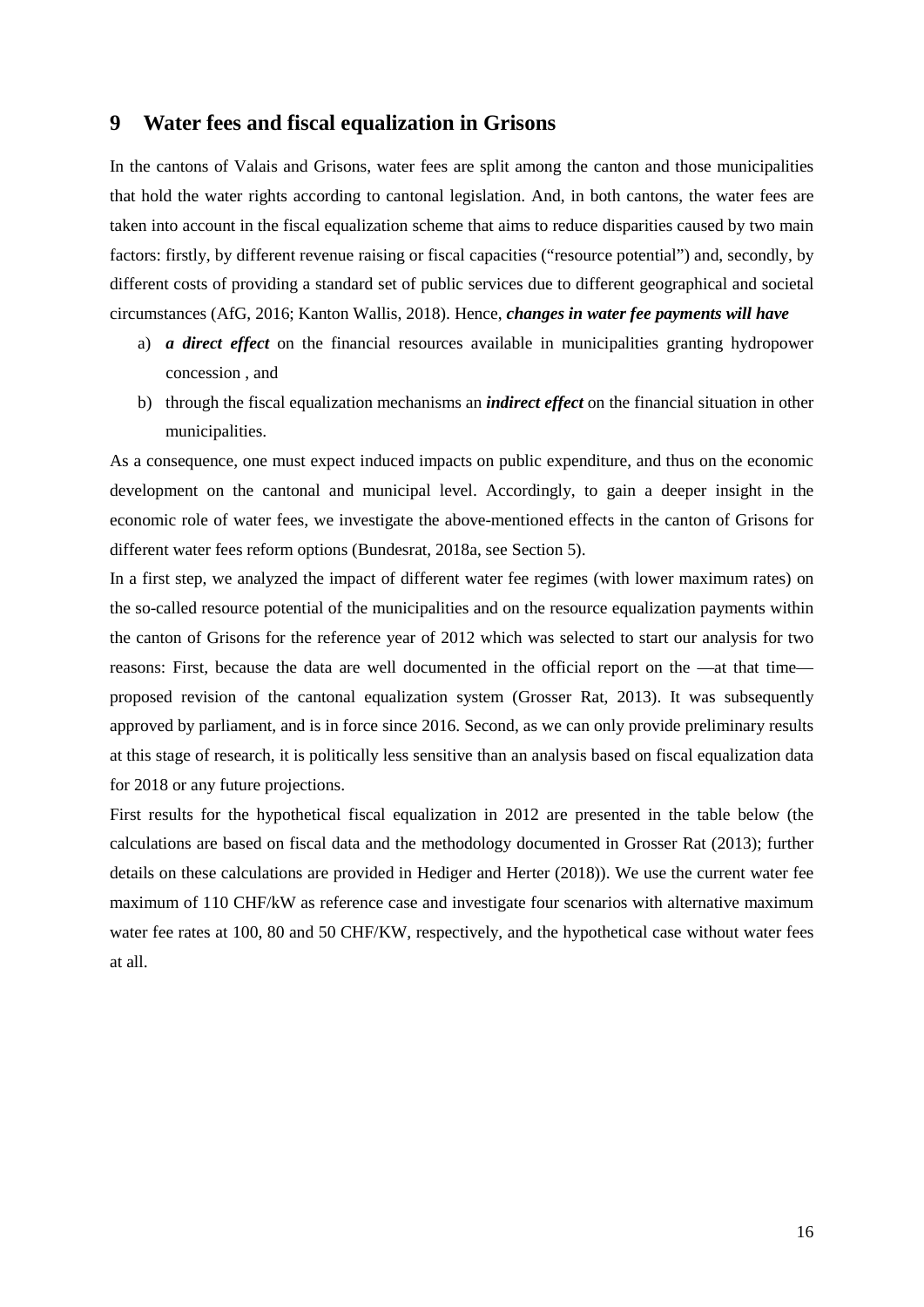| Hypothetical case               | Reference         | Water fee scenarios |           |           |           |
|---------------------------------|-------------------|---------------------|-----------|-----------|-----------|
| year: 2012*                     | <b>110 CHF/kW</b> | 100 CHF/kW          | 80 CHF/kW | 50 CHF/kW | none      |
| Change of municipal water fee   | 0                 | $-4.869$            | $-14.607$ | $-29.214$ | $-53.559$ |
| receipts (Mio CHF/year):        |                   |                     |           |           |           |
| Change in net resource          | $\Omega$          | $-0.139$            | $-0.340$  | $-0.403$  | $-0.626$  |
| equalization (Mio CHF/year):    |                   |                     |           |           |           |
| Total change (Mio CHF/year):    | $\Omega$          | $-4.959$            | $-14.777$ | $-29.272$ | $-54.185$ |
| No. of mun. paying into the     | 54                | 54                  | 51        | 42        | 30        |
| cantonal resource equalization: |                   |                     |           |           |           |
| No. of mun. receiving transfers | 90                | 90                  | 93        | 102       | 124       |
| from the cantonal res. eq.:     |                   |                     |           |           |           |
| No. of mun. excluded from       | 2                 | 2                   | 2         | 2         | 2         |
| cantonal resource equalization: |                   |                     |           |           |           |

\*Total number of municipalities: 146 as of 01/01/2014

The results indicate that, on the municipal level, the major net financial effects of reducing the water fee maximum would be of direct nature (lower water fee receipts), while the indirect effect would be rather small. But, this would not only affect those municipalities that receive water fees, but also all the other municipalities:

- Due to the lower resource potential in the 117 water fee-receiving municipalities, the *number of municipalities* attributed as resource strong and therefore *paying into the resource equalization would progressively decline with a declining water fee maximum*.
- Moreover, our calculations reveal that, irrespective of the water fee scenario, all municipalities would financially loose from this policy-induced change, also those that do not receive water fees.

Finally, the canton would lose fiscal revenue from water fees at the same amount as the sum of municipalities, as they are equally split between the canton and the concession-giving municipalities. In addition, the canton would have to cover the change in net resource equalization, as shown in the table above. Thus, the immediate financial costs in the cantonal budget would be equal to the total change in municipal finance, as shown in the table above.

Summarizing, the first assessment of the direct and indirect financial effects in Grisons shows that *changes in the water fee system would financially affect all municipalities*, not only those directly receiving water fees, and the cantonal budget as well. This in turn raises questions on the induced effects on the regional economies and regional development. Given that the water fee examples so far only represent decreasing scenarios, the question remains how increasing water fee flows (i.e. due to variable fees in a high prices market environment) would impact the fiscal scheme.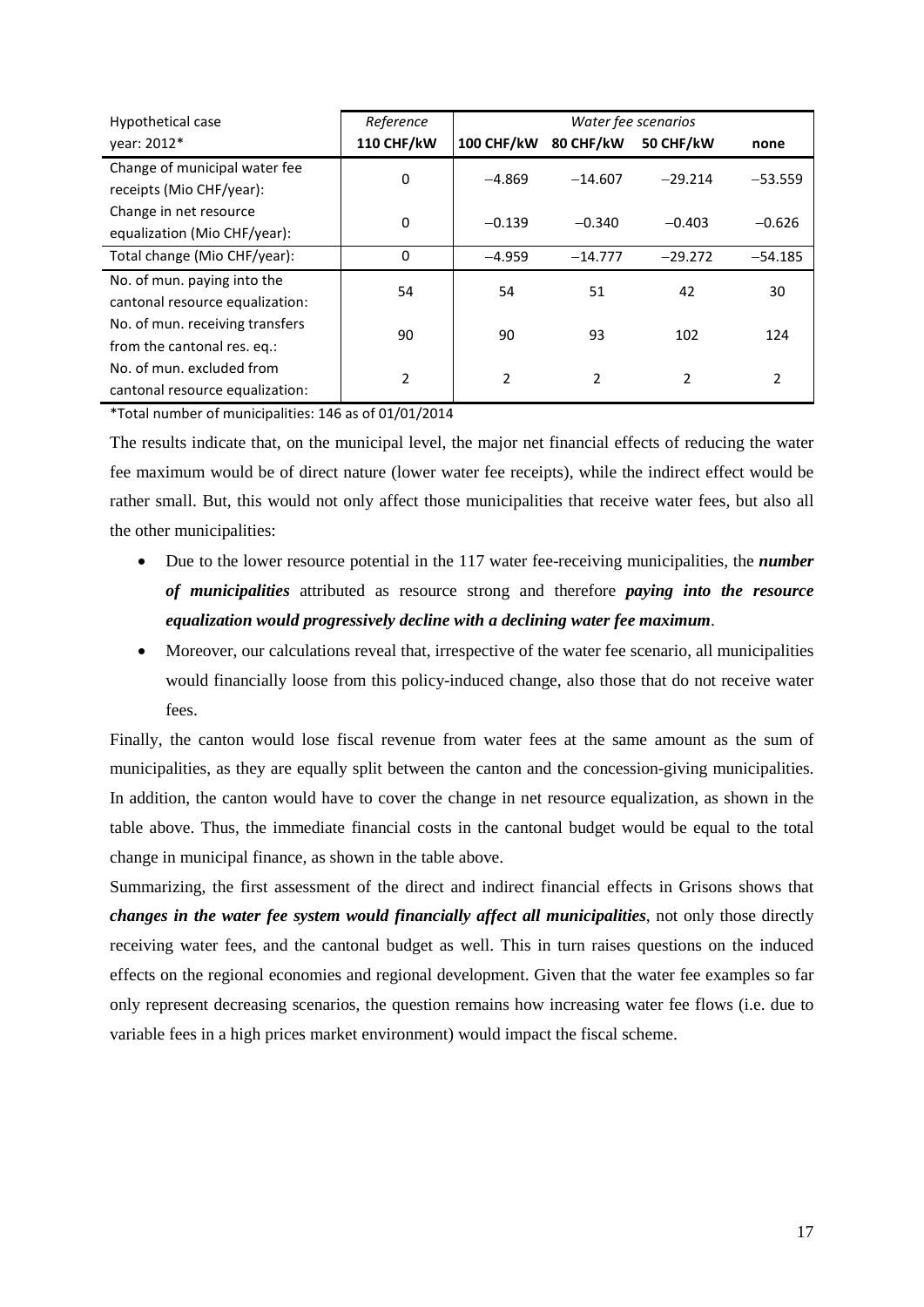#### **10 Conclusion so far and next steps**

Albeit being an interim report and relying on ongoing work and partial assessments, we can provide some first conclusions and insights for the ongoing hydropower and water fee debates:

- 1. **Challenging/tight market conditions:** A large share of companies makes losses or is close to break-even in our assessment of the 2015 market conditions. Albeit the assessment is limited to day-ahead energy market revenue, the results highlight the challenge hydro companies face with the current market environment. Many run-of-river companies face higher losses as the average market price is more important for them; some pump-storage companies show the lowest profitability due to the low price spread on the market and high capital costs.
- 2. **Large heterogeneity:** The results showcase that a general 'one-fits-all' conclusion is typically not feasible for the Swiss hydropower sector. The assessment shows that there remains a significant fraction of companies that are profitable even under current conditions. Similar, there is a fraction of companies with significantly higher cost that pose challenges even in more favorable market conditions. Also the role of captive customers and water fees is highly company specific.
- 3. **Market dynamics are important**: The chosen market development scenarios highlight the potential price range on the European market in coming years. The feedback of those developments on revenues/losses can easily be a multiple of the total water fee volume. This could be seen as reinforcing the argument that in a more volatile market framework a more flexible water fee system is advisable.
- 4. **Financial relation of Swiss hydropower is complicated**: The complete structure of underlying water fee flows and financial flows is difficult to disentangle and thereby the draw of a clear picture of 'who pays/who gains' is not straightforward. Given the interrelation of fiscal budget concerns and energy policy via the water fees a closer examination will be needed.
- 5. **Local impact important**: The Grison example shows that water fees have feedback effects to overall cantonal/municipal financial situation that go beyond the pure water fee payments and thereby also impact the regional economies and regional development.

As is evident from the findings so far, there are still multiple open points that need to be addressed to derive a more comprehensive assessment of the distribution aspects water fee options and the future development of Swiss hydropower in general. Within the project cluster the following steps will be taken in the coming months to complement this preliminary report and integrate the findings with the overall project cluster insights:

• Assessment of the remaining water fee options and their impact on profitability; this will likely be linked to the challenge of designing a reasonable reference price and general structure for variable fees.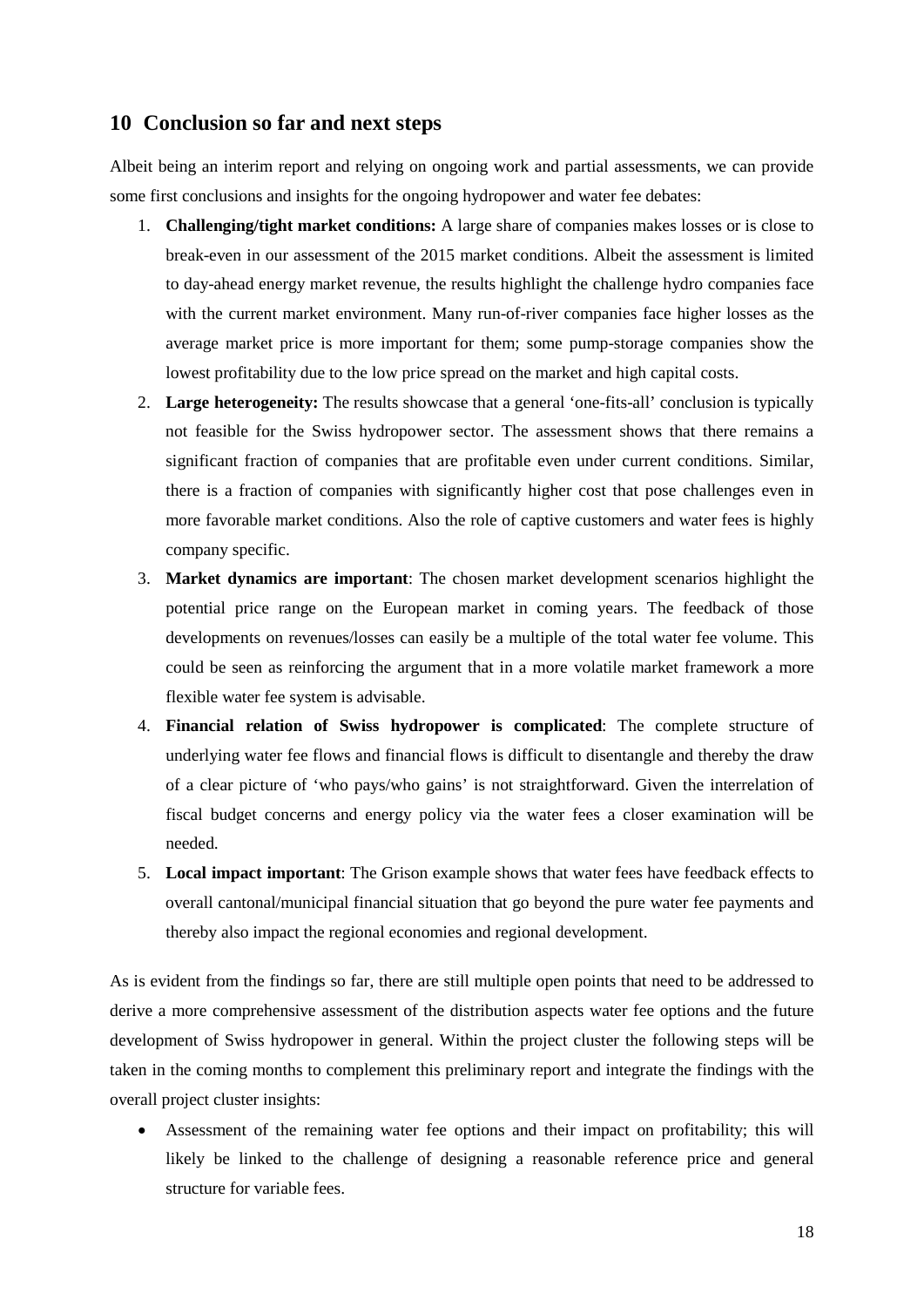- Extension of the financial assessment to further Swiss cantons.
- Extension of the Grison assessment to account for fiscal year 2018 and further water fee options, and to examine impacts on regional economies.
- Combination of profitability assessment and financial/cantonal assessment.
- Extending the scope to investments and concessions to provide an answer to the fifth and final project question: What are regional, fiscal and economic feedback effects of changes in the water fee regime?

In general, the first results indicate that due to the high heterogeneity of Swiss hydropower but also the differences in the relation between cantons, municipalities and utilities in terms of accountability and financial interdependencies, a more detailed assessment of the different effects of water fee adjustments is needed. Albeit the ongoing project will address some of those aspects and concerns, the time window up to 2024 should be utilized to provide further analyses to provide stakeholders and policy makers with a comprehensive picture and insights to derive a stable compromise on the future framework for Swiss hydropower.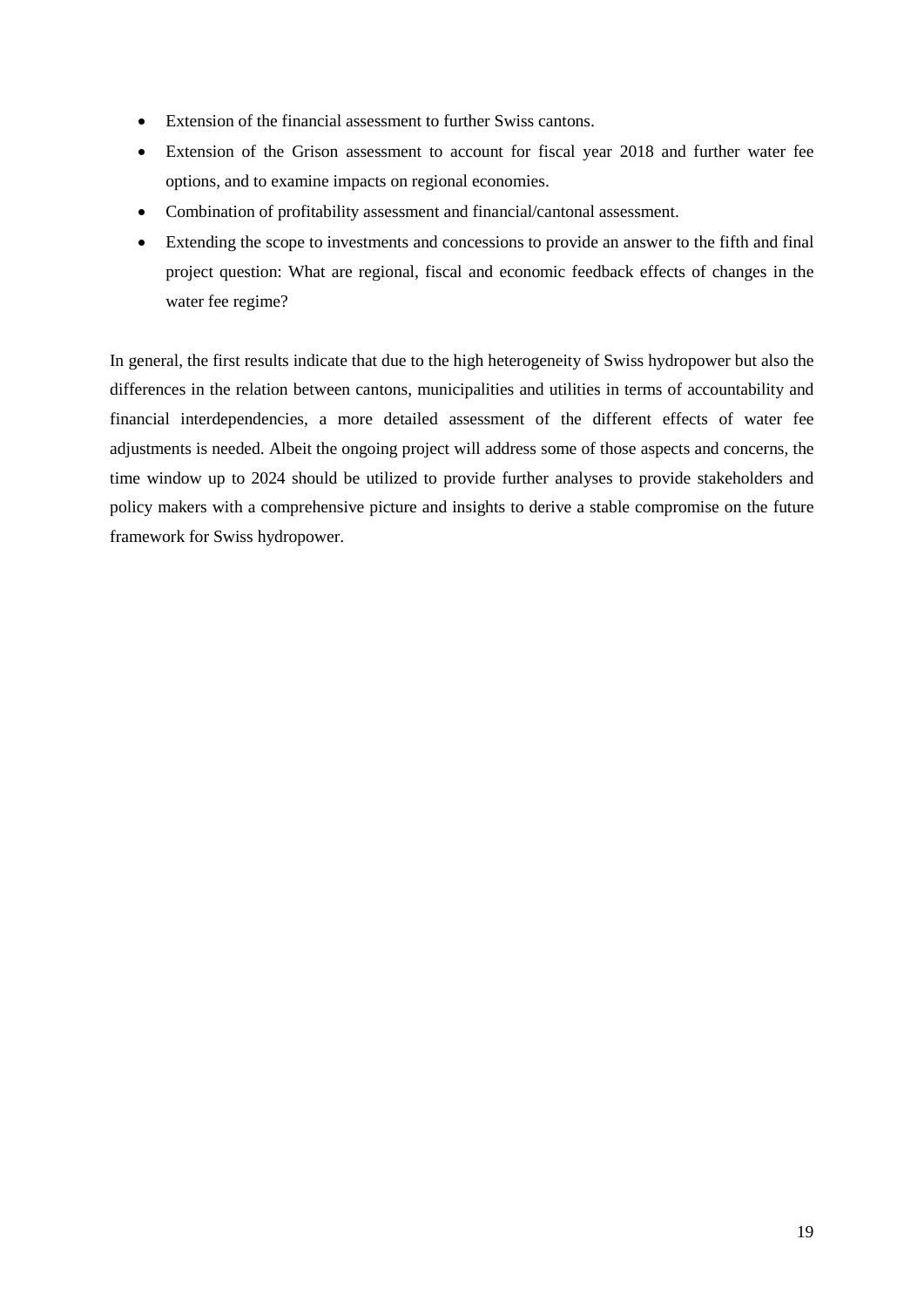## **References**

The project progress can be traced on the project homepage:

<https://fonew.unibas.ch/de/projects/ongoing-projects/nfp70-futurehydro/>

- AfG (2018). Finanzausgleich, Amt für Gemeinden Graubünden, Chur. Retrieved May 11, 2018, from: https://www.gr.ch/DE/institutionen/verwaltung/dfg/afg/finanzen/Seiten/default.aspx.
- Axpo Holding AG. (2018). Aktionäre der Axpo Holding AG. Retrieved June 30, 2018, from <https://www.axpo.com/axpo/global/de/investor-relations/aktionaere.html>
- Bundesamt für Energie [BFE/SFOE]. (2017). Statistik der Wasserkraftanlagen der Schweiz für das Jahr 2016. Bern: Bundesamt für Energie BFE.
- Bundesamt für Energie [BFE/SFOE]. (2018). Rentabilität der Schweizer Wasserkraft Resultate einer Datenumfrage bei Betreibern von Schweizer Wasserkraftwerken im Auftrag der UREK-N. Bern: Eidgenössisches Departement für Umwelt, Verkehr, Energie und Kommunikation UVEK.
- Bundesrat. (2018a). Botschaft zur Änderung des Wasserrechtsgesetzes (provisorische Fassung). Bern: Schweizerische Eidgenossenschaft. Retrieved from <https://www.newsd.admin.ch/newsd/message/attachments/52433.pdf>
- Bundesrat. (2018b). Wirksamkeitsbericht 2016–2019 des Finanzausgleichs zwischen Bund und Kantonen. Bern: Schweizerische Eidgenossenschaft.
- Dümmler, P., & Rühli, L. (2018). Konzessionen bei den Konzessionen: Varianten einer Reform des Wasserzinses. Bern: Avenir Suisse.
- Eidgenössische Finanzverwaltung [EFV]. (2015). Finanzausgleich 2016 zwischen Bund und Kantonen. Bern: Eidgenössisches Finanzdepartement [EFD]. Retrieved from <http://www.news.admin.ch/NSBSubscriber/message/attachments/40272.pdf>
- Filippini, M., Geissman, T. (2014): Kostenstruktur und Kosteneffizienz der Schweizer Wasserkraft. Report commissioned by the Swiss Federal Office of Energy (SFOE). Berne: SFOE.
- Filippini, M., Geissman, T. (2018): Kostenstruktur der Schweizer Wasserkraft. Aktualisierung 2017. Report commissioned by the Swiss Federal Office of Energy (SFOE). Berne: SFOE.
- Grosser Rat (2013). Reform des Finanzausgleichs im Kanton Graubünden (FA-Reform), Botschaft der Regierung an den Grossen Rat, Heft Nr. 7/2013 – 2014. Accessible at: [https://www.gr.ch/DE/institutionen/parlament/botschaften/Seiten/Botschaften.aspx.](https://www.gr.ch/DE/institutionen/parlament/botschaften/Seiten/Botschaften.aspx)
- Hediger, W. & Herter, M. (2018). Hydropower a key to sustainable regional development in the Swiss Alps. Paper prepared for the Regional Studies Association RSA Annual Conference 2018, Lugano, Switzerland (revised version forthcoming).
- Kanton Wallis (2018). Interkommunaler Finanzausgleich. Retrieved May 11, 2018, from: https://www.vs.ch/de/web/acf/perequation-financiere-intercommunale.
- Kraftwerke Hinterrhein AG. (2018). Partnerwerk KHR: Kraftwerke Hinterrhein AG. Retrieved June 30, 2018, from<http://www.khr.ch/ueber-uns/partnerwerk-khr.html>
- Schlecht, I., & Weigt, H. (2014). Swissmod-a model of the Swiss electricity market.
- Schweizerischer Wasserwirtschaftsverband [SWV]. (2017). Wasserzinsregelung ab 2020. Wasserzins, 107(1), 33–38.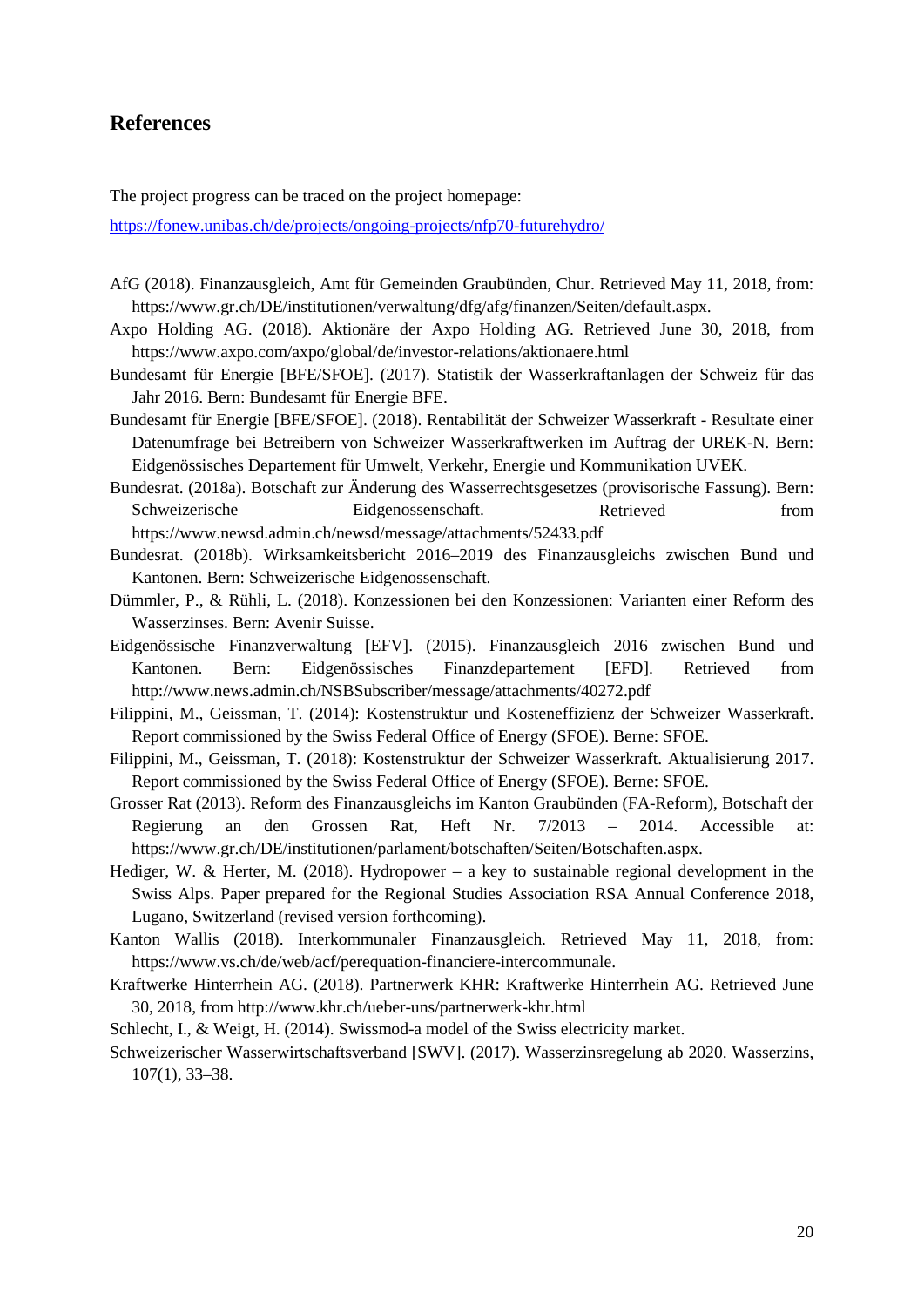

## **Appendix—Statistics using imputed costs**

**Production costs 2015/16 using imputed costs**

Note: These cost estimates have some limitations; i.e. they do not take into account the costs incurred by parent companies for coordinating and marketing the electricity generated since they are not listed in the business reports of a partner company.



**Profits in million CHF in 2015 using imputed costs**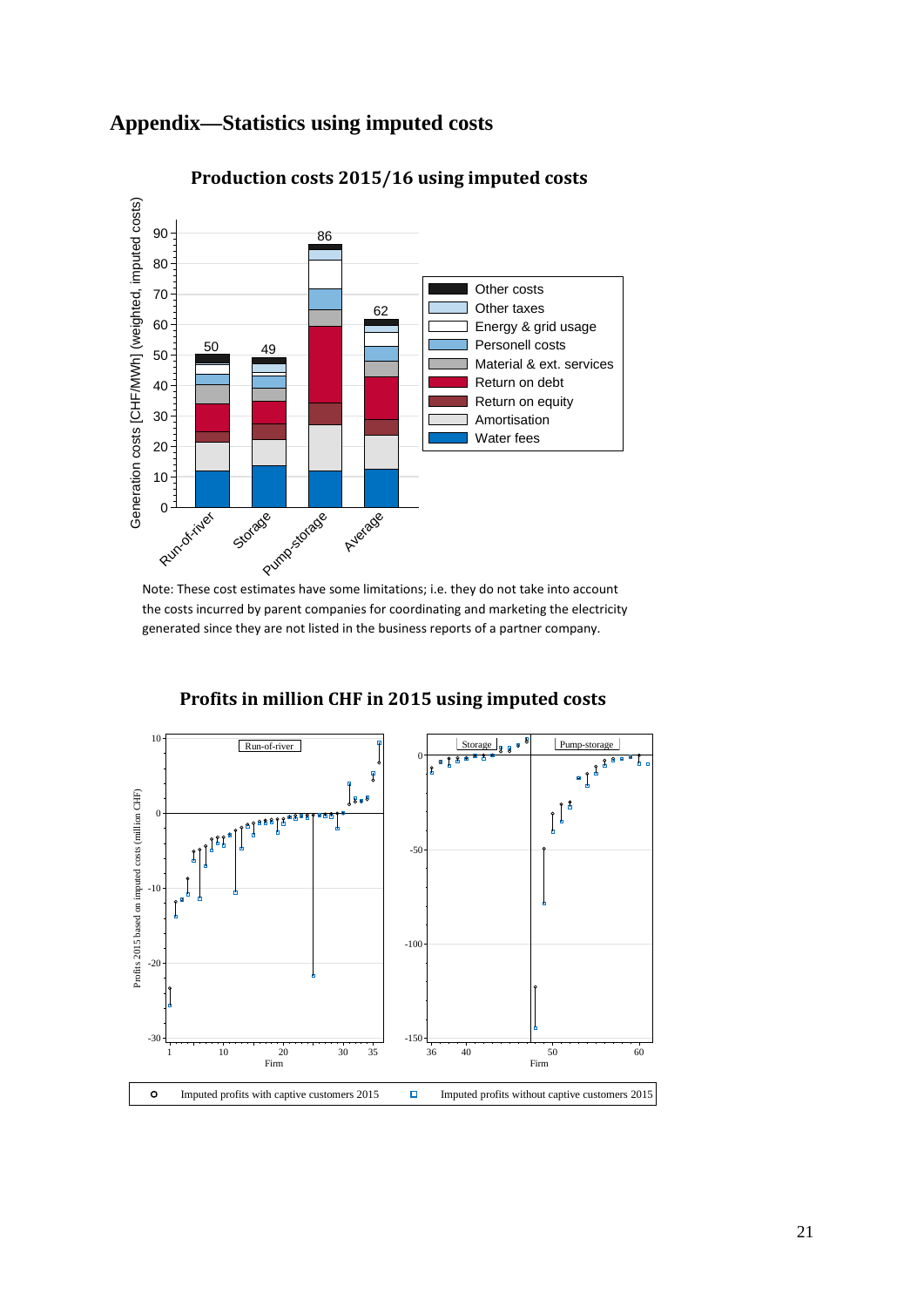



**Profits in million CHF using imputed costs without water fees**